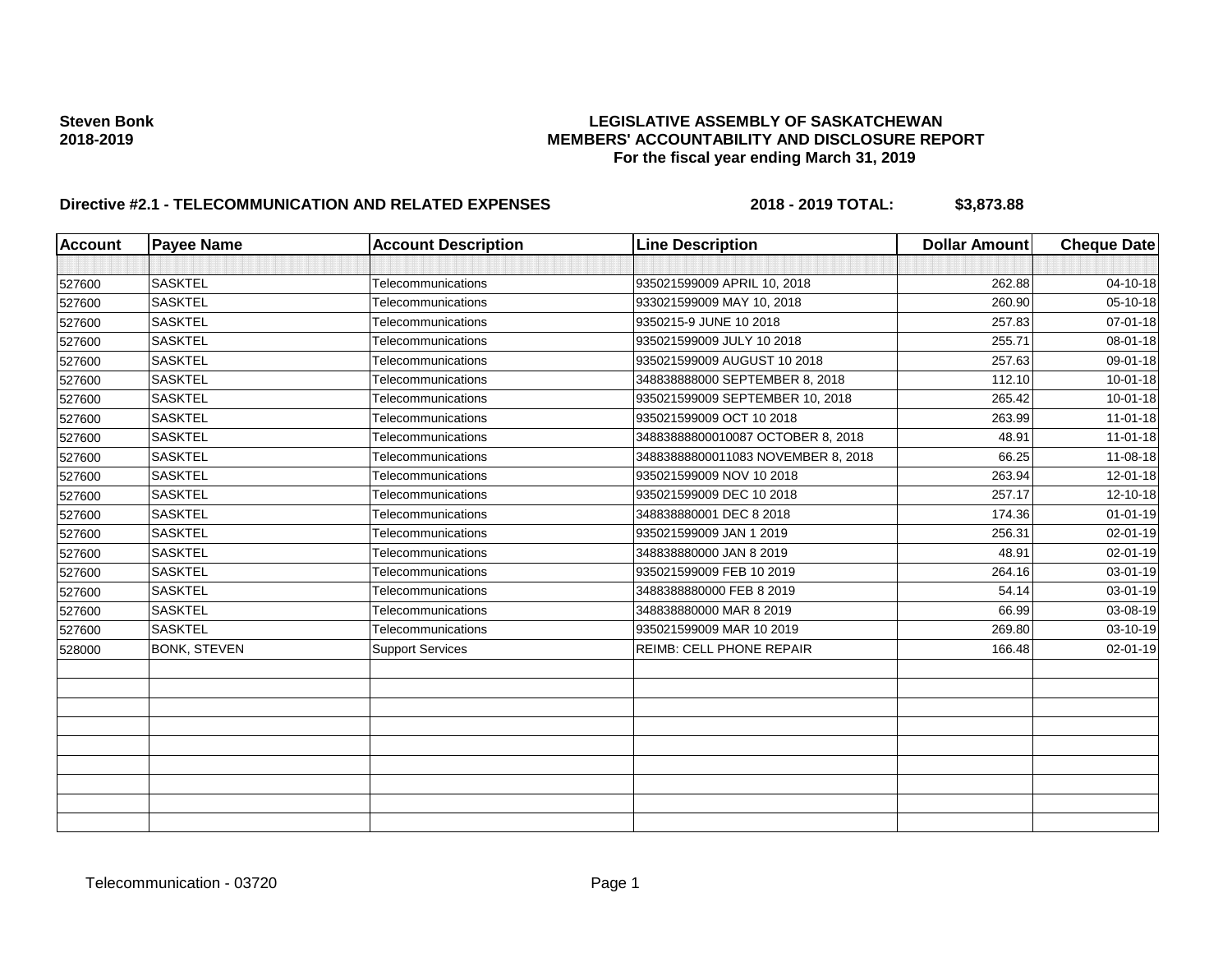# **Steven Bonk LEGISLATIVE ASSEMBLY OF SASKATCHEWAN 2018-2019 MEMBERS' ACCOUNTABILITY AND DISCLOSURE REPORT For the fiscal year ending March 31, 2019**

# **Directive #2.1 - TELECOMMUNICATION AND RELATED EXPENSES** 2018 - 2018 - 2019 TOTAL: \$3,873.88

| <b>Account</b> | Payee Name | <b>Account Description</b> | <b>Line Description</b> | <b>Dollar Amount</b> | <b>Cheque Date</b> |
|----------------|------------|----------------------------|-------------------------|----------------------|--------------------|
|                |            |                            |                         |                      |                    |
|                |            |                            |                         |                      |                    |
|                |            |                            |                         |                      |                    |
|                |            |                            |                         |                      |                    |
|                |            |                            |                         |                      |                    |
|                |            |                            |                         |                      |                    |
|                |            |                            |                         |                      |                    |
|                |            |                            |                         |                      |                    |
|                |            |                            |                         |                      |                    |
|                |            |                            |                         |                      |                    |
|                |            |                            |                         |                      |                    |
|                |            |                            |                         |                      |                    |
|                |            |                            |                         |                      |                    |
|                |            |                            |                         |                      |                    |
|                |            |                            |                         |                      |                    |
|                |            |                            |                         |                      |                    |
|                |            |                            |                         |                      |                    |
|                |            |                            |                         |                      |                    |
|                |            |                            |                         |                      |                    |
|                |            |                            |                         |                      |                    |
|                |            |                            |                         |                      |                    |
|                |            |                            |                         |                      |                    |
|                |            |                            |                         |                      |                    |
|                |            |                            |                         |                      |                    |
|                |            |                            |                         |                      |                    |
|                |            |                            |                         |                      |                    |
|                |            |                            |                         |                      |                    |
|                |            |                            |                         |                      |                    |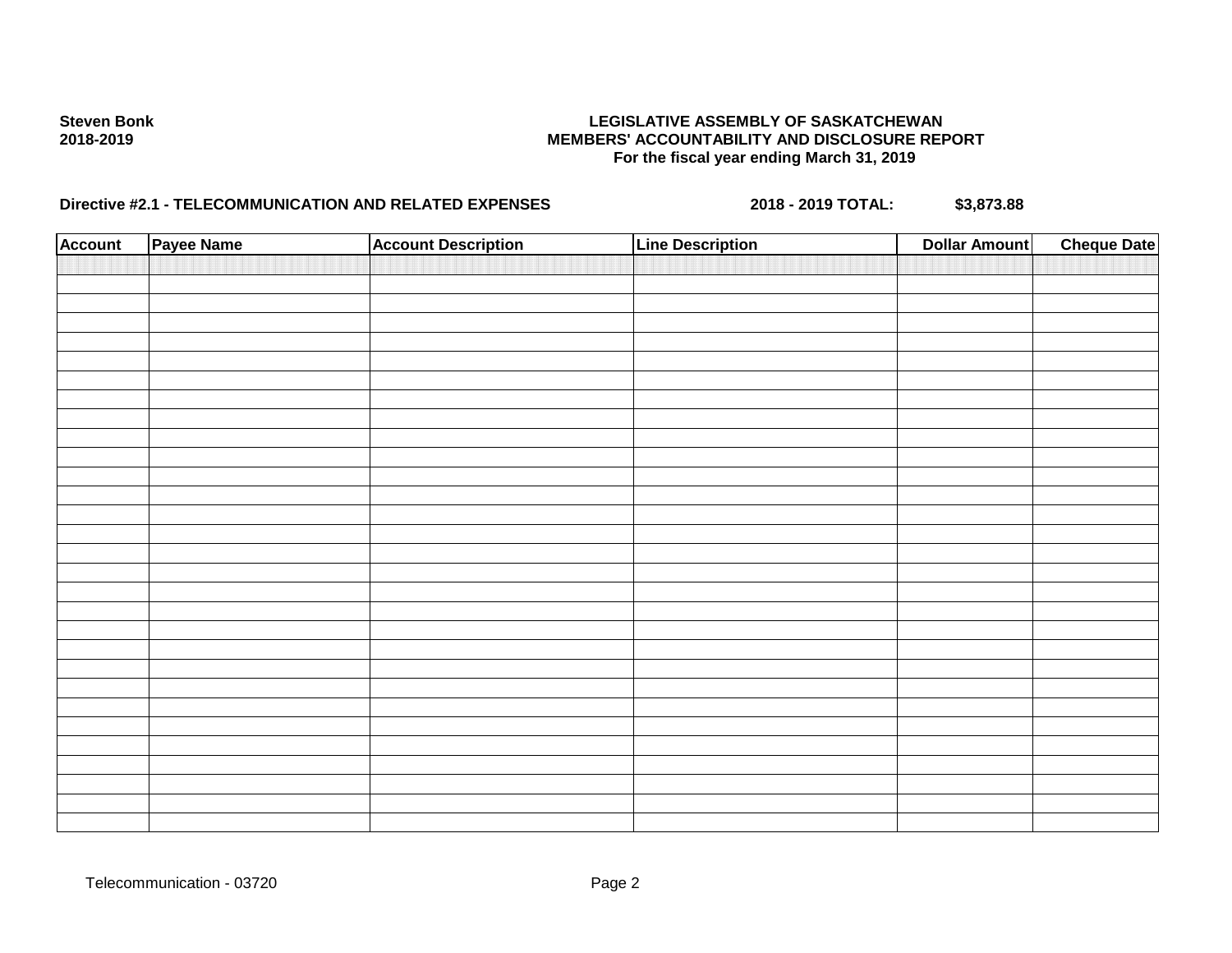# **Steven Bonk LEGISLATIVE ASSEMBLY OF SASKATCHEWAN 2018-2019 MEMBERS' ACCOUNTABILITY AND DISCLOSURE REPORT For the fiscal year ending March 31, 2019**

# **Directive #2.1 - TELECOMMUNICATION AND RELATED EXPENSES** 2018 - 2018 - 2019 TOTAL: \$3,873.88

| <b>Account</b> | Payee Name | <b>Account Description</b> | <b>Line Description</b> | <b>Dollar Amount</b> | <b>Cheque Date</b> |
|----------------|------------|----------------------------|-------------------------|----------------------|--------------------|
|                |            |                            |                         |                      |                    |
|                |            |                            |                         |                      |                    |
|                |            |                            |                         |                      |                    |
|                |            |                            |                         |                      |                    |
|                |            |                            |                         |                      |                    |
|                |            |                            |                         |                      |                    |
|                |            |                            |                         |                      |                    |
|                |            |                            |                         |                      |                    |
|                |            |                            |                         |                      |                    |
|                |            |                            |                         |                      |                    |
|                |            |                            |                         |                      |                    |
|                |            |                            |                         |                      |                    |
|                |            |                            |                         |                      |                    |
|                |            |                            |                         |                      |                    |
|                |            |                            |                         |                      |                    |
|                |            |                            |                         |                      |                    |
|                |            |                            |                         |                      |                    |
|                |            |                            |                         |                      |                    |
|                |            |                            |                         |                      |                    |
|                |            |                            |                         |                      |                    |
|                |            |                            |                         |                      |                    |
|                |            |                            |                         |                      |                    |
|                |            |                            |                         |                      |                    |
|                |            |                            |                         |                      |                    |
|                |            |                            |                         |                      |                    |
|                |            |                            |                         |                      |                    |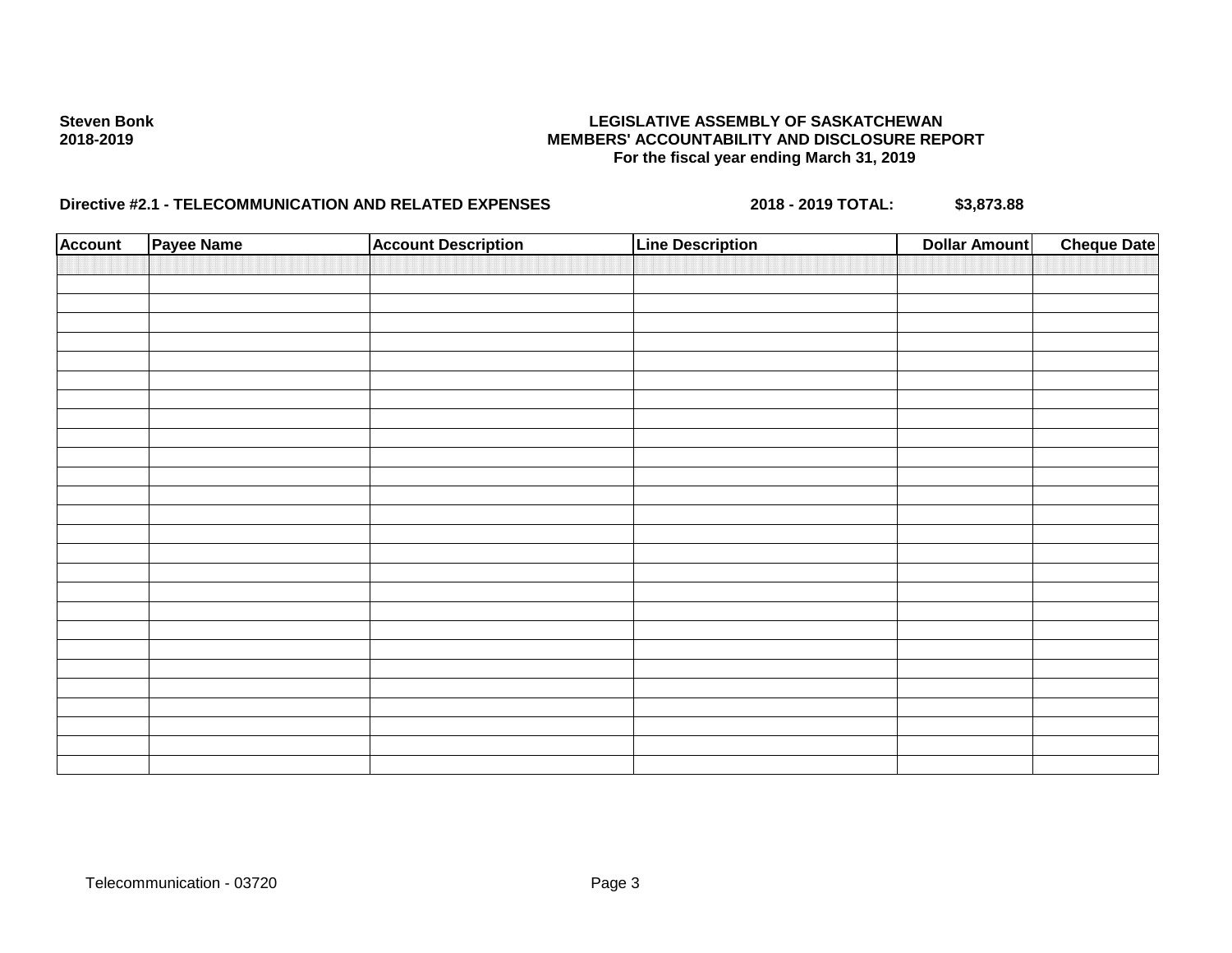### **LEGISLATIVE ASSEMBLY OF SASKATCHEWAN MEMBERS' ACCOUNTABILITY AND DISCLOSURE REPORT For the fiscal year ending March 31, 2019**

# **Directive #3.1 - MLA TRAVEL AND LIVING EXPENSES 2018 - 2019 TOTAL: \$64,514.35**

| <b>Account</b> | <b>Payee Name</b>   | <b>Account Description</b>  | <b>Line Description</b>                                          | <b>Dollar Amount</b> | <b>Cheque Date</b> |
|----------------|---------------------|-----------------------------|------------------------------------------------------------------|----------------------|--------------------|
|                |                     |                             |                                                                  |                      |                    |
| 541900         | <b>BONK, STEVEN</b> | <b>Elected Rep - Travel</b> | MLA TRAVEL APRIL 2-14, 2018                                      | 1,521.30             | $04 - 16 - 18$     |
|                |                     |                             | APRIL 2018 MLA REGINA                                            |                      |                    |
| 541900         | <b>BONK, STEVEN</b> | <b>Elected Rep - Travel</b> | <b>ACCOMMODATIONS</b>                                            | 1,500.00             | 04-18-18           |
| 541900         | <b>BONK, STEVEN</b> | <b>Elected Rep - Travel</b> | MLA TRAVEL APRIL 16 - 30, 2018                                   | 1.890.35             | $05 - 02 - 18$     |
| 541900         | <b>BONK, STEVEN</b> | Elected Rep - Travel        | MLA TRAVEL MAY 1 - 15, 2018                                      | 1,969.89             | 05-15-18           |
|                |                     |                             | MAY 2018 MLA REGINA                                              |                      |                    |
| 541900         | <b>BONK, STEVEN</b> | <b>Elected Rep - Travel</b> | <b>ACCOMMODATIONS</b>                                            | 1,550.00             | 05-18-18           |
| 541900         | <b>BONK, STEVEN</b> | <b>Elected Rep - Travel</b> | MLA TRAVEL MAY 16 - 31, 2018<br>JUNE 2018 MLA REGINA             | 1,934.50             | 06-01-18           |
| 541900         | <b>BONK, STEVEN</b> | <b>Elected Rep - Travel</b> | <b>ACCOMMODATIONS</b>                                            | 1,500.00             | 06-01-18           |
| 541900         | <b>BONK, STEVEN</b> | <b>Elected Rep - Travel</b> | MLA TRAVEL JUNE 1 - 20, 2018                                     | 2,419.05             | 06-21-18           |
| 541900         | <b>BONK, STEVEN</b> | Elected Rep - Travel        | MLA TRAVEL JUNE 21-30 2018                                       | 1,089.64             | 07-04-18           |
|                |                     |                             | MLA REGINA ACCOMMODATIONS AUGUST                                 |                      |                    |
| 541900         | <b>BONK, STEVEN</b> | <b>Elected Rep - Travel</b> | 2018                                                             | 1,550.00             | 08-01-18           |
| 541900         | <b>BONK, STEVEN</b> | Elected Rep - Travel        | MLA TRAVEL JULY 1-28 2018                                        | 1,820.38             | 08-01-18           |
|                |                     |                             | MLA REGINA ACCOMMODATIONS JULY                                   |                      |                    |
| 541900         | <b>BONK, STEVEN</b> | Elected Rep - Travel        | 2018                                                             | 1,550.00             | 08-01-18           |
| 541900         | <b>BONK, STEVEN</b> | Elected Rep - Travel        | MLA TRAVEL MAY 30-AUG 14 2018                                    | 1,972.41             | 08-14-18           |
| 541900         | <b>BONK, STEVEN</b> | Elected Rep - Travel        | MLA TRAVEL AUGUST 4-14 2018                                      | 1,878.12             | 08-14-18           |
|                |                     |                             | MLA REGINA ACCOMMODATIONS SEPT                                   |                      |                    |
| 541900         | <b>BONK, STEVEN</b> | <b>Elected Rep - Travel</b> | 2018                                                             | 1,500.00             | 09-01-18           |
| 541900         | <b>BONK, STEVEN</b> | Elected Rep - Travel        | MLA TRAVEL SEP 7-15 2018                                         | 1,213.80             | 09-13-18           |
| 541900         | <b>BONK, STEVEN</b> | Elected Rep - Travel        | <b>MLA TRAVEL SEPT 16-30 2018</b>                                | 2,321.13             | $10 - 01 - 18$     |
|                | <b>BONK, STEVEN</b> | <b>Elected Rep - Travel</b> | MLA REGINA ACCOMMODATIONS                                        |                      | $10 - 01 - 18$     |
| 541900         |                     |                             | OCTOBER 2018                                                     | 1,550.00             |                    |
| 541900         | <b>BONK, STEVEN</b> | <b>Elected Rep - Travel</b> | <b>MLA TRAVEL OCT 1-15 2018</b><br>MLA REGINA ACCOMMODATIONS NOV | 2,356.00             | 10-16-18           |
| 541900         | <b>BONK, STEVEN</b> | Elected Rep - Travel        | 2018                                                             | 1,500.00             | $11 - 01 - 18$     |
| 541900         | <b>BONK, STEVEN</b> | Elected Rep - Travel        | MLA TRAVEL OCT 16-31 2018                                        | 2,845.38             | $11 - 01 - 18$     |
| 541900         | <b>BONK, STEVEN</b> | Elected Rep - Travel        | MLA TRAVEL OCT 22-23 2018                                        | 952.35               | $11-01-18$         |
| 541900         | <b>BONK, STEVEN</b> | Elected Rep - Travel        | MLA TRAVEL NOV 1-15, 2018                                        | 2,247.47             | $11 - 15 - 18$     |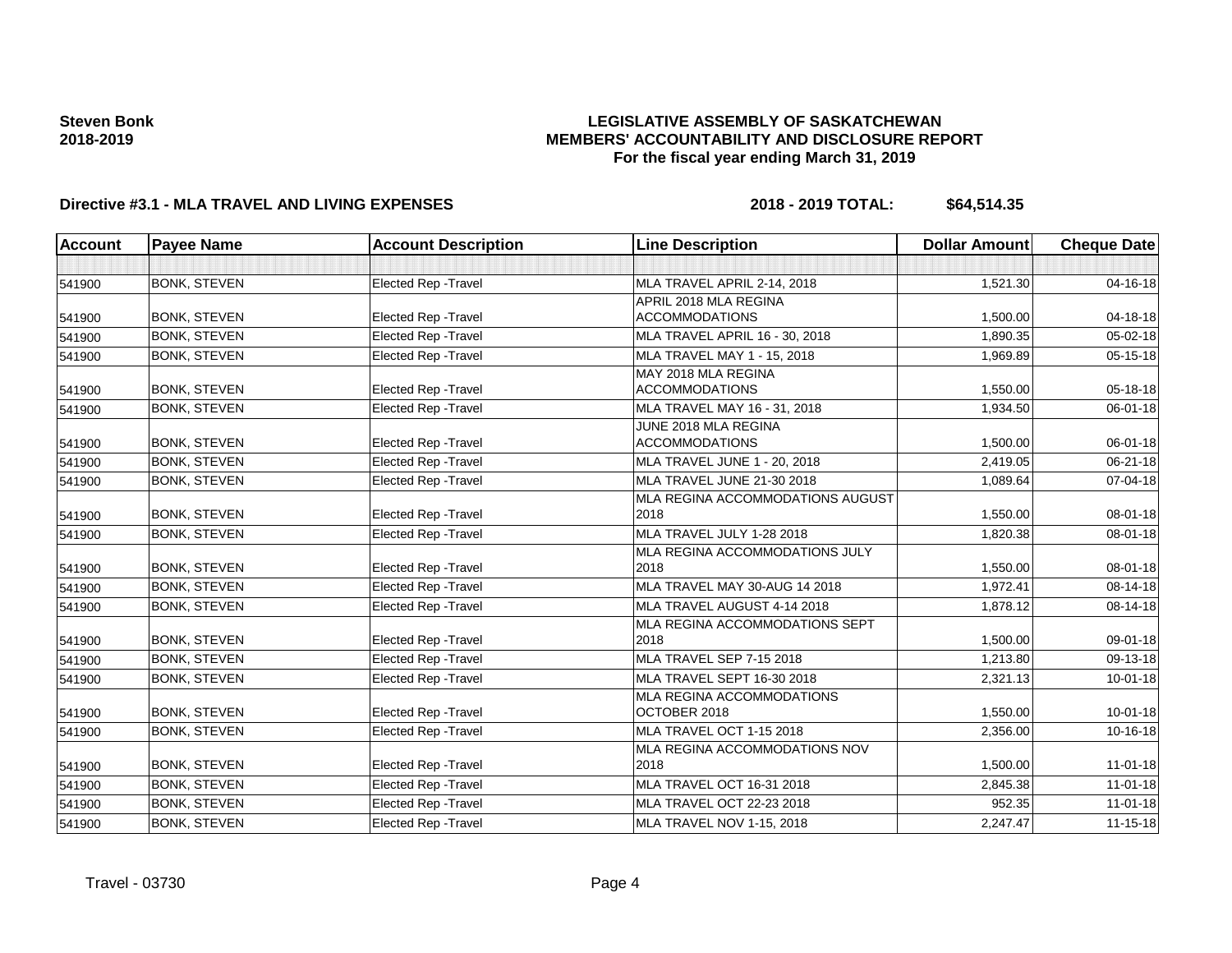### **LEGISLATIVE ASSEMBLY OF SASKATCHEWAN MEMBERS' ACCOUNTABILITY AND DISCLOSURE REPORT For the fiscal year ending March 31, 2019**

# **Directive #3.1 - MLA TRAVEL AND LIVING EXPENSES 2018 - 2019 TOTAL: \$64,514.35**

| <b>Account</b> | <b>Payee Name</b>                            | <b>Account Description</b>  | <b>Line Description</b>                            | <b>Dollar Amount</b> | <b>Cheque Date</b> |
|----------------|----------------------------------------------|-----------------------------|----------------------------------------------------|----------------------|--------------------|
|                |                                              |                             |                                                    |                      |                    |
| 541900         | <b>BONK, STEVEN</b>                          | Elected Rep - Travel        | MLA TRAVEL NOV 16-30 2018                          | 2,329.40             | 12-05-18           |
| 541900         | <b>BONK, STEVEN</b>                          | Elected Rep - Travel        | MLA TRAVEL DEC 2-20 2018                           | 1,948.60             | 12-20-18           |
|                |                                              |                             | MLA REGINA ACCOMMODATIONS DEC                      |                      |                    |
| 541900         | <b>BONK, STEVEN</b>                          | Elected Rep - Travel        | 2018                                               | 1,550.00             | 12-20-18           |
| 541900         | <b>BONK, STEVEN</b>                          | <b>Elected Rep - Travel</b> | MLA TRAVEL OCT 19 2018                             | 999.19               | $01 - 01 - 19$     |
| 541900         | <b>BONK, STEVEN</b>                          | Elected Rep - Travel        | MLA TRAVEL DEC 21-31 2018                          | 380.10               | $01 - 14 - 19$     |
| 541900         | <b>BONK, STEVEN</b>                          | Elected Rep - Travel        | MLA TRAVEL JAN 3-14 2019                           | 1,829.39             | $01 - 14 - 19$     |
| 541900         | <b>BONK, STEVEN</b>                          | Elected Rep - Travel        | MLA TRAVEL JAN 15-31 2019                          | 2,253.22             | 02-01-19           |
| 541900         | <b>BONK, STEVEN</b>                          | Elected Rep - Travel        | MLA TRAVEL FEB 1-15 2019                           | 2,465.17             | 02-20-19           |
| 541900         | <b>BONK, STEVEN</b>                          | Elected Rep - Travel        | MLA TRAVEL FEB 16-26 2019                          | 1.274.15             | 03-01-19           |
| 541900         | <b>BONK, STEVEN</b>                          | Elected Rep - Travel        | MLA TRAVEL MAR 1-15 2019                           | 2,691.29             | 03-18-19           |
| 541900         | <b>BONK, STEVEN</b>                          | Elected Rep - Travel        | MLA TRAVEL MAR 17-30, 2019                         | 1,812.07             | 03-31-19           |
| 541900         | SINGH, NACHHATTAR & KAUR,<br><b>HARPREET</b> | <b>Elected Rep - Travel</b> | JAN & FEB 2019 MLA REGINA<br><b>ACCOMMODATIONS</b> | 2,900.00             | 03-01-19           |
| 541900         | SINGH, NACHHATTAR & KAUR,<br><b>HARPREET</b> | Elected Rep - Travel        | MAR 2019 MLA REGINA<br><b>ACCOMMODATIONS</b>       | 1,450.00             | 03-01-19           |
|                |                                              |                             |                                                    |                      |                    |
|                |                                              |                             |                                                    |                      |                    |
|                |                                              |                             |                                                    |                      |                    |
|                |                                              |                             |                                                    |                      |                    |
|                |                                              |                             |                                                    |                      |                    |
|                |                                              |                             |                                                    |                      |                    |
|                |                                              |                             |                                                    |                      |                    |
|                |                                              |                             |                                                    |                      |                    |
|                |                                              |                             |                                                    |                      |                    |
|                |                                              |                             |                                                    |                      |                    |
|                |                                              |                             |                                                    |                      |                    |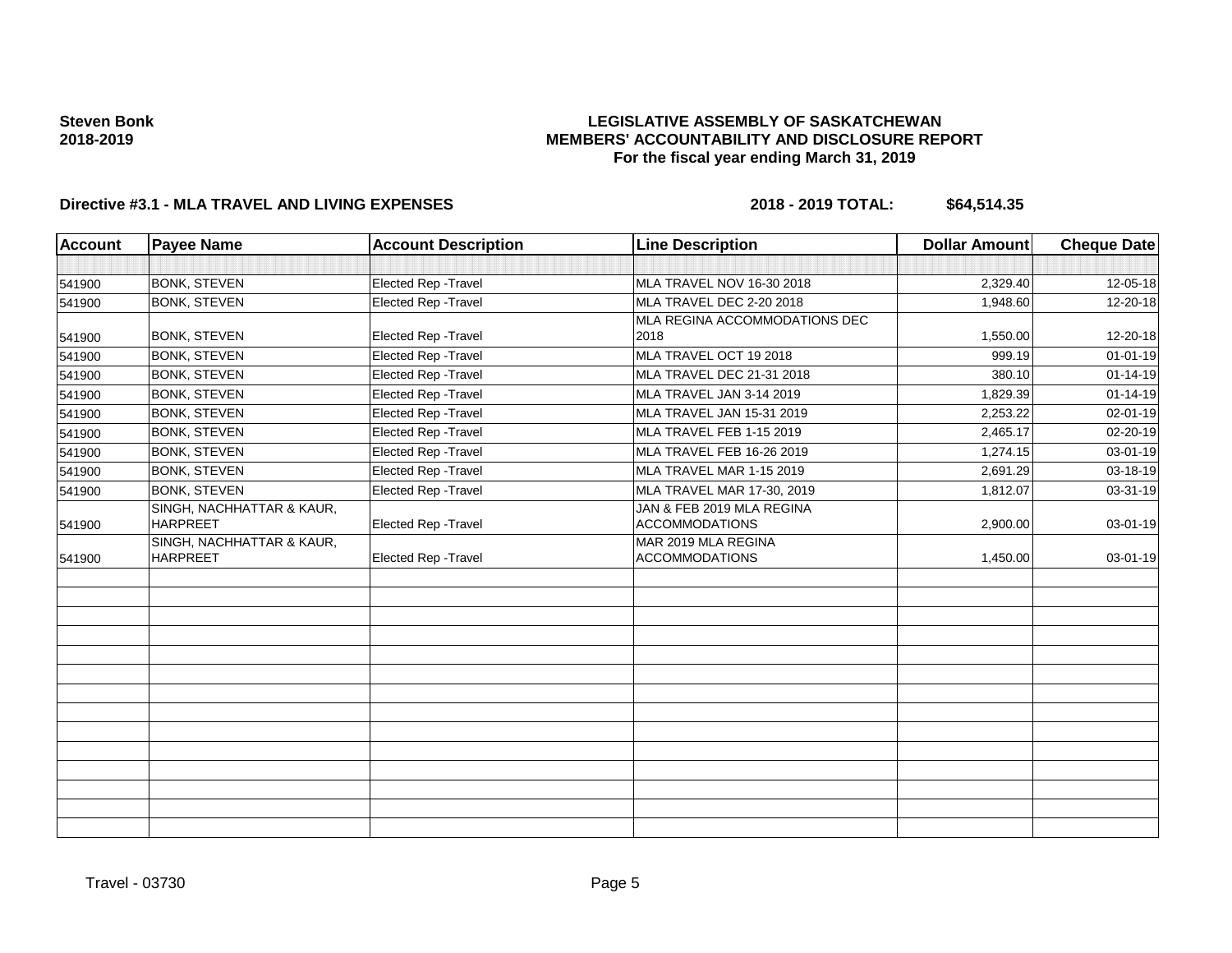### **LEGISLATIVE ASSEMBLY OF SASKATCHEWAN MEMBERS' ACCOUNTABILITY AND DISCLOSURE REPORT For the fiscal year ending March 31, 2019**

**Directive #3.1 - MLA TRAVEL AND LIVING EXPENSES 2018 - 2019 TOTAL: \$64,514.35**

| <b>Account</b> | <b>Payee Name</b> | <b>Account Description</b> | <b>Line Description</b> | <b>Dollar Amount</b> | <b>Cheque Date</b> |
|----------------|-------------------|----------------------------|-------------------------|----------------------|--------------------|
|                |                   |                            |                         |                      |                    |
|                |                   |                            |                         |                      |                    |
|                |                   |                            |                         |                      |                    |
|                |                   |                            |                         |                      |                    |
|                |                   |                            |                         |                      |                    |
|                |                   |                            |                         |                      |                    |
|                |                   |                            |                         |                      |                    |
|                |                   |                            |                         |                      |                    |
|                |                   |                            |                         |                      |                    |
|                |                   |                            |                         |                      |                    |
|                |                   |                            |                         |                      |                    |
|                |                   |                            |                         |                      |                    |
|                |                   |                            |                         |                      |                    |
|                |                   |                            |                         |                      |                    |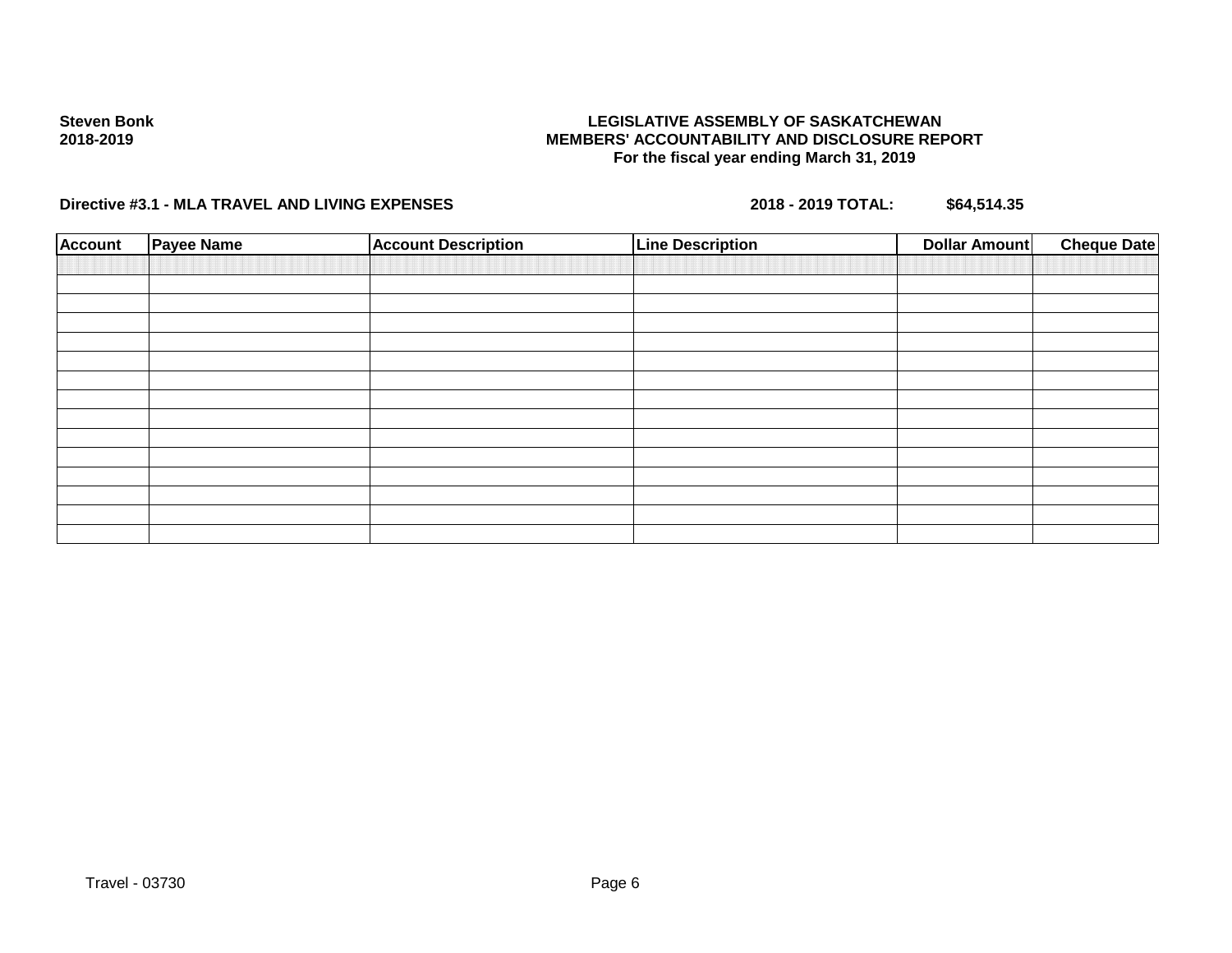### **LEGISLATIVE ASSEMBLY OF SASKATCHEWAN MEMBERS' ACCOUNTABILITY AND DISCLOSURE REPORT For the fiscal year ending March 31, 2019**

| <b>Account</b> | <b>Payee Name</b>                   | <b>Account Description</b>                | <b>Line Description</b>        | <b>Dollar Amount</b> | <b>Cheque Date</b> |
|----------------|-------------------------------------|-------------------------------------------|--------------------------------|----------------------|--------------------|
|                |                                     |                                           |                                |                      |                    |
| 521372         | PAPER MOON PHOTOGRAPHY              | Photographer's Services                   | PHOTOGRAPHER'S SERVICES        | 339.20               | $01 - 01 - 19$     |
| 521372         | <b>WORLD SPECTATOR</b>              | Photographer's Services                   | PHOTOGRAPHIC SERVICES - NO GST | 31.80                | $05 - 01 - 18$     |
| 522000         | FRANCIS, TOWN OF                    | Rent of Ground, Buildings and Other Space | <b>HALL RENTAL</b>             | 50.00                | $05 - 15 - 18$     |
| 522000         | <b>GOLDEN AGE CLUB</b>              | Rent of Ground, Buildings and Other Space | <b>MEETING ROOM RENTAL</b>     | 50.00                | $05 - 11 - 18$     |
| 522000         | <b>SEW CREATIVE &amp; INTERIORS</b> | Rent of Ground, Buildings and Other Space | APRIL 2018 MLA OFFICE RENT     | 900.00               | 04-01-18           |
| 522000         | <b>SEW CREATIVE &amp; INTERIORS</b> | Rent of Ground, Buildings and Other Space | MAY 2018 MLA OFFICE RENT       | 900.00               | 04-13-18           |
| 522000         | <b>SEW CREATIVE &amp; INTERIORS</b> | Rent of Ground, Buildings and Other Space | JUNE 2018 MLA OFFICE RENT      | 900.00               | 05-18-18           |
| 522000         | <b>SEW CREATIVE &amp; INTERIORS</b> | Rent of Ground, Buildings and Other Space | JULY 2018 MLA OFFICE RENT      | 900.00               | 06-22-18           |
| 522000         | <b>SEW CREATIVE &amp; INTERIORS</b> | Rent of Ground, Buildings and Other Space | MLA OFFICE RENT AUGUST 2018    | 900.00               | 07-23-18           |
| 522000         | <b>SEW CREATIVE &amp; INTERIORS</b> | Rent of Ground, Buildings and Other Space | MLA OFFICE RENT SEPTEMBER 2018 | 900.00               | 08-20-18           |
| 522000         | <b>SEW CREATIVE &amp; INTERIORS</b> | Rent of Ground, Buildings and Other Space | MLA OFFICE RENT OCTOBER 2018   | 900.00               | 09-20-18           |
| 522000         | <b>SEW CREATIVE &amp; INTERIORS</b> | Rent of Ground, Buildings and Other Space | MLA OFFICE RENT NOVEMBER 2018  | 900.00               | 10-18-18           |
| 522000         | <b>SEW CREATIVE &amp; INTERIORS</b> | Rent of Ground, Buildings and Other Space | DEC 2018 MLA OFFICE RENT       | 900.00               | 11-20-18           |
| 522000         | <b>SEW CREATIVE &amp; INTERIORS</b> | Rent of Ground, Buildings and Other Space | JAN 2019 MLA OFFICE RENT       | 900.00               | 02-01-19           |
| 522000         | <b>SEW CREATIVE &amp; INTERIORS</b> | Rent of Ground, Buildings and Other Space | FEB 2019 MLA OFFICE RENT       | 900.00               | 02-19-19           |
| 522000         | <b>SEW CREATIVE &amp; INTERIORS</b> | Rent of Ground, Buildings and Other Space | MAR 2019 MLA OFFICE RENT       | 900.00               | 02-19-19           |
| 522500         | <b>ANDREW AGENCIES LTD.</b>         | <b>Insurance Premiums</b>                 | <b>INSURANCE</b>               | 449.44               | 06-07-18           |
| 524000         | PALIBRODA, TERRY                    | Repairs                                   | <b>MINOR REPAIRS</b>           | 79.50                | 02-01-19           |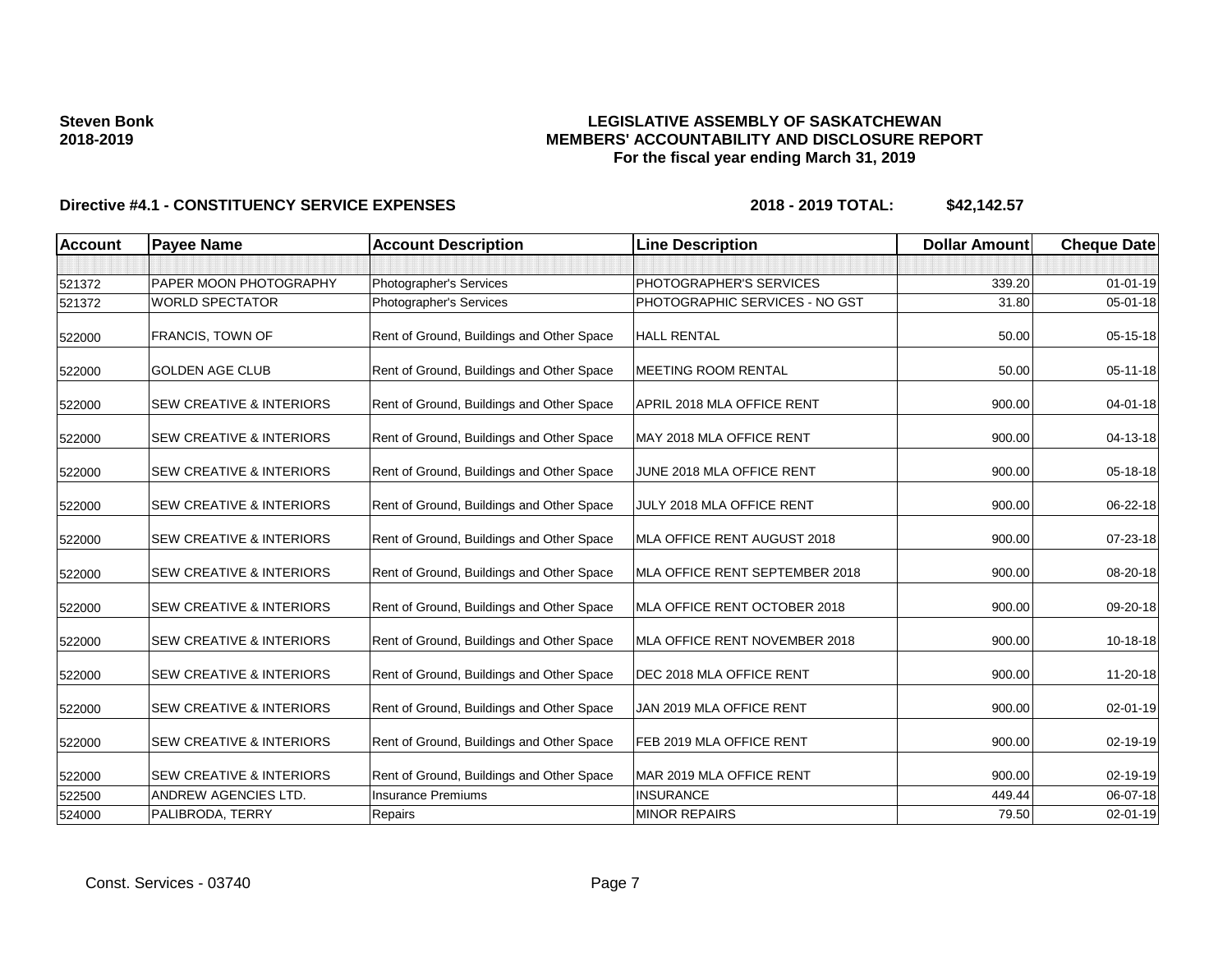### **LEGISLATIVE ASSEMBLY OF SASKATCHEWAN MEMBERS' ACCOUNTABILITY AND DISCLOSURE REPORT For the fiscal year ending March 31, 2019**

| <b>Account</b> | <b>Payee Name</b>             | <b>Account Description</b>                | <b>Line Description</b>                     | <b>Dollar Amount</b> | <b>Cheque Date</b> |
|----------------|-------------------------------|-------------------------------------------|---------------------------------------------|----------------------|--------------------|
|                |                               |                                           |                                             |                      |                    |
| 525000         | HOVDESTAD, TIM J.             | Postal, Courier, Freight and Related      | ONLINE SUBSCRIPTION & POSTAGE               | 4.99                 | 09-01-18           |
|                |                               |                                           | <b>REIMB: MISC OFFICE SUPPLIES &amp;</b>    |                      |                    |
| 525000         | HOVDESTAD, TIM J.             | Postal, Courier, Freight and Related      | <b>POSTAGE</b>                              | 4.99                 | $11 - 01 - 18$     |
| 525000         | HOVDESTAD, TIM J.             | Postal, Courier, Freight and Related      | <b>REIMB: POSTAGE</b>                       | 89.25                | 11-05-18           |
| 525000         | HOVDESTAD, TIM J.             | Postal, Courier, Freight and Related      | <b>REIMB: POSTAGE &amp; OFFICE SUPPLIES</b> | 2.00                 | 02-01-19           |
| 525000         | HOVDESTAD, TIM J.             | Postal, Courier, Freight and Related      | <b>REIMB: POSTAGE &amp; OFFICE SUPPLIES</b> | 9.84                 | 03-11-19           |
| 528000         | <b>BONK, STEVEN</b>           | <b>Support Services</b>                   | <b>REIMB: COMPUTER REPAIR</b>               | 99.78                | 02-01-19           |
| 528100         | HOVDESTAD, TIM J.             | <b>Information Services Subscriptions</b> | ONLINE SUBSCRIPTION & POSTAGE               | 120.99               | 09-01-18           |
| 529000         | <b>SCRIVER, STEPHEN</b>       | <b>General Contractual Services</b>       | SPEECH WRITING/EDITING                      | 1,050.00             | 09-25-18           |
| 529000         | <b>SCRIVER, STEPHEN</b>       | <b>General Contractual Services</b>       | CONTRACTUAL SERVICES                        | 840.00               | 12-01-18           |
| 529200         | <b>MCEWEN, NANCY</b>          | Professional Development                  | PROFESSIONAL DEVELOPMENT                    | 121.00               | 12-01-18           |
|                |                               |                                           | AD HOC CONSULTING - BRAND                   |                      |                    |
| 530300         | MARU GROUP CANADA INC.        | Primary Research/Focus group              | HEALTH/TRACKING U&A                         | 632.98               | 08-01-18           |
|                |                               |                                           | AD HOC CONSULTING-BRAND                     |                      |                    |
| 530300         | <b>MARU GROUP CANADA INC.</b> | Primary Research/Focus group              | HEALTH/TRACKING/U&A                         | 632.98               | $10 - 01 - 18$     |
| 530300         | <b>MARU GROUP CANADA INC.</b> | Primary Research/Focus group              | <b>GROUP AD HOC CONSULTING</b>              | 632.98               | $11 - 01 - 18$     |
| 530300         | <b>MARU GROUP CANADA INC.</b> | Primary Research/Focus group              | <b>GROUP AD AD CONSULTING</b>               | 632.98               | $12 - 01 - 18$     |
| 530500         | 101172441 SASKATCHEWAN LTD.   | <b>Media Placement</b>                    | <b>ADVERTISING</b>                          | 85.00                | $05 - 01 - 18$     |
| 530500         | 101172441 SASKATCHEWAN LTD.   | <b>Media Placement</b>                    | <b>ADVERTISING</b>                          | 42.50                | 05-17-18           |
| 530500         | 101172441 SASKATCHEWAN LTD.   | Media Placement                           | <b>ADVERTISING</b>                          | 98.00                | 06-07-18           |
| 530500         | 101172441 SASKATCHEWAN LTD.   | Media Placement                           | <b>ADVERTISING</b>                          | 72.50                | $07 - 01 - 18$     |
| 530500         | 101172441 SASKATCHEWAN LTD.   | <b>Media Placement</b>                    | <b>ADVERTISING</b>                          | 85.00                | 08-01-18           |
| 530500         | 101172441 SASKATCHEWAN LTD.   | <b>Media Placement</b>                    | <b>ADVERTISING</b>                          | 42.50                | 09-01-18           |
| 530500         | 101172441 SASKATCHEWAN LTD.   | Media Placement                           | <b>ADVERTISING</b>                          | 85.00                | $10 - 01 - 18$     |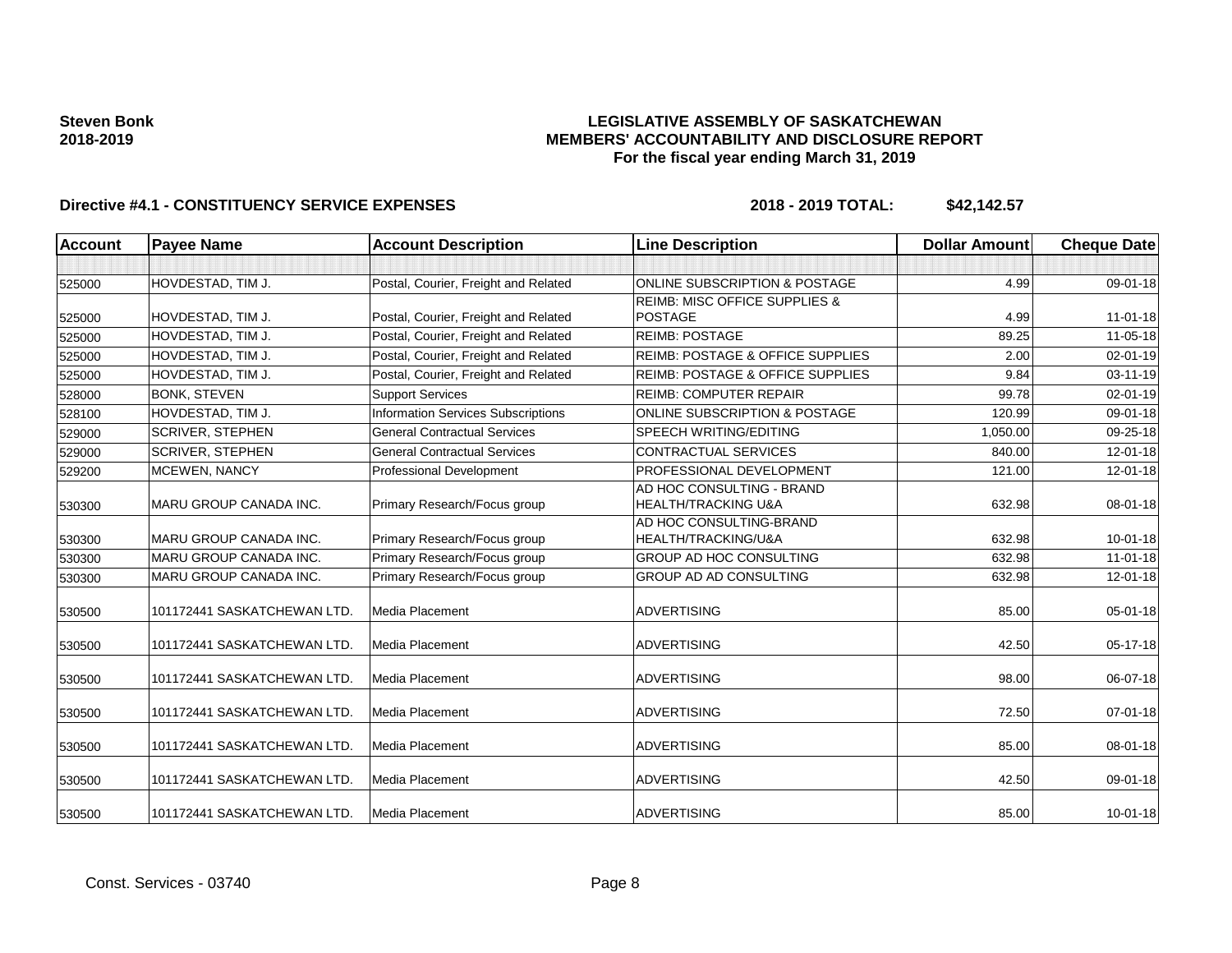### **LEGISLATIVE ASSEMBLY OF SASKATCHEWAN MEMBERS' ACCOUNTABILITY AND DISCLOSURE REPORT For the fiscal year ending March 31, 2019**

| <b>Account</b> | <b>Payee Name</b>           | <b>Account Description</b> | <b>Line Description</b> | <b>Dollar Amount</b> | <b>Cheque Date</b> |
|----------------|-----------------------------|----------------------------|-------------------------|----------------------|--------------------|
|                |                             |                            |                         |                      |                    |
| 530500         | 101172441 SASKATCHEWAN LTD  | Media Placement            | <b>ADVERTISING</b>      | 85.00                | $11 - 01 - 18$     |
| 530500         | 101172441 SASKATCHEWAN LTD  | Media Placement            | <b>ADVERTISING</b>      | 85.00                | $01 - 01 - 19$     |
| 530500         | 101172441 SASKATCHEWAN LTD. | Media Placement            | <b>ADVERTISING</b>      | 221.50               | $01 - 01 - 19$     |
| 530500         | 101172441 SASKATCHEWAN LTD. | Media Placement            | <b>ADVERTISING</b>      | 211.50               | $01 - 01 - 19$     |
| 530500         | 101172441 SASKATCHEWAN LTD. | Media Placement            | <b>ADVERTISING</b>      | 42.50                | $01 - 01 - 19$     |
| 530500         | 101172441 SASKATCHEWAN LTD. | Media Placement            | <b>ADVERTISING</b>      | 42.50                | 03-01-19           |
| 530500         | 101172441 SASKATCHEWAN LTD. | Media Placement            | <b>ADVERTISING</b>      | 42.50                | 03-01-19           |
| 530500         | 101172441 SASKATCHEWAN LTD. | Media Placement            | <b>ADVERTISING</b>      | 117.50               | 03-26-19           |
| 530500         | ADCANADA MEDIA INC.         | Media Placement            | <b>ADVERTISING</b>      | 364.71               | 03-28-19           |
| 530500         | <b>CREATIVE FIRE</b>        | Media Placement            | <b>ADVERTISING</b>      | 1,061.20             | 08-17-18           |
| 530500         | <b>CREATIVE FIRE</b>        | Media Placement            | <b>ADVERTISING</b>      | 2,316.03             | 12-01-18           |
| 530500         | <b>CREATIVE FIRE</b>        | Media Placement            | <b>ADVERTISING</b>      | 1,462.68             | 03-26-19           |
| 530500         | <b>EMJAY ENTERPRISES</b>    | Media Placement            | <b>ADVERTISING</b>      | 34.00                | 04-02-18           |
| 530500         | <b>EMJAY ENTERPRISES</b>    | Media Placement            | <b>ADVERTISING</b>      | 34.00                | 06-05-18           |
| 530500         | <b>EMJAY ENTERPRISES</b>    | Media Placement            | <b>ADVERTISING</b>      | 34.00                | 08-01-18           |
| 530500         | <b>EMJAY ENTERPRISES</b>    | Media Placement            | <b>ADVERTISING</b>      | 34.00                | 08-01-18           |
| 530500         | <b>EMJAY ENTERPRISES</b>    | Media Placement            | <b>ADVERTISING</b>      | 34.00                | $10 - 01 - 18$     |
| 530500         | <b>EMJAY ENTERPRISES</b>    | Media Placement            | <b>ADVERTISING</b>      | 34.00                | 11-03-18           |
| 530500         | <b>EMJAY ENTERPRISES</b>    | Media Placement            | <b>ADVERTISING</b>      | 34.00                | 12-04-18           |
| 530500         | <b>EMJAY ENTERPRISES</b>    | Media Placement            | <b>ADVERTISING</b>      | 34.00                | $01 - 01 - 19$     |
| 530500         | <b>EMJAY ENTERPRISES</b>    | Media Placement            | <b>ADVERTISING</b>      | 34.00                | 02-01-19           |
| 530500         | <b>EMJAY ENTERPRISES</b>    | Media Placement            | <b>ADVERTISING</b>      | 34.00                | 02-04-19           |
| 530500         | <b>EMJAY ENTERPRISES</b>    | Media Placement            | <b>ADVERTISING</b>      | 34.00                | 03-03-19           |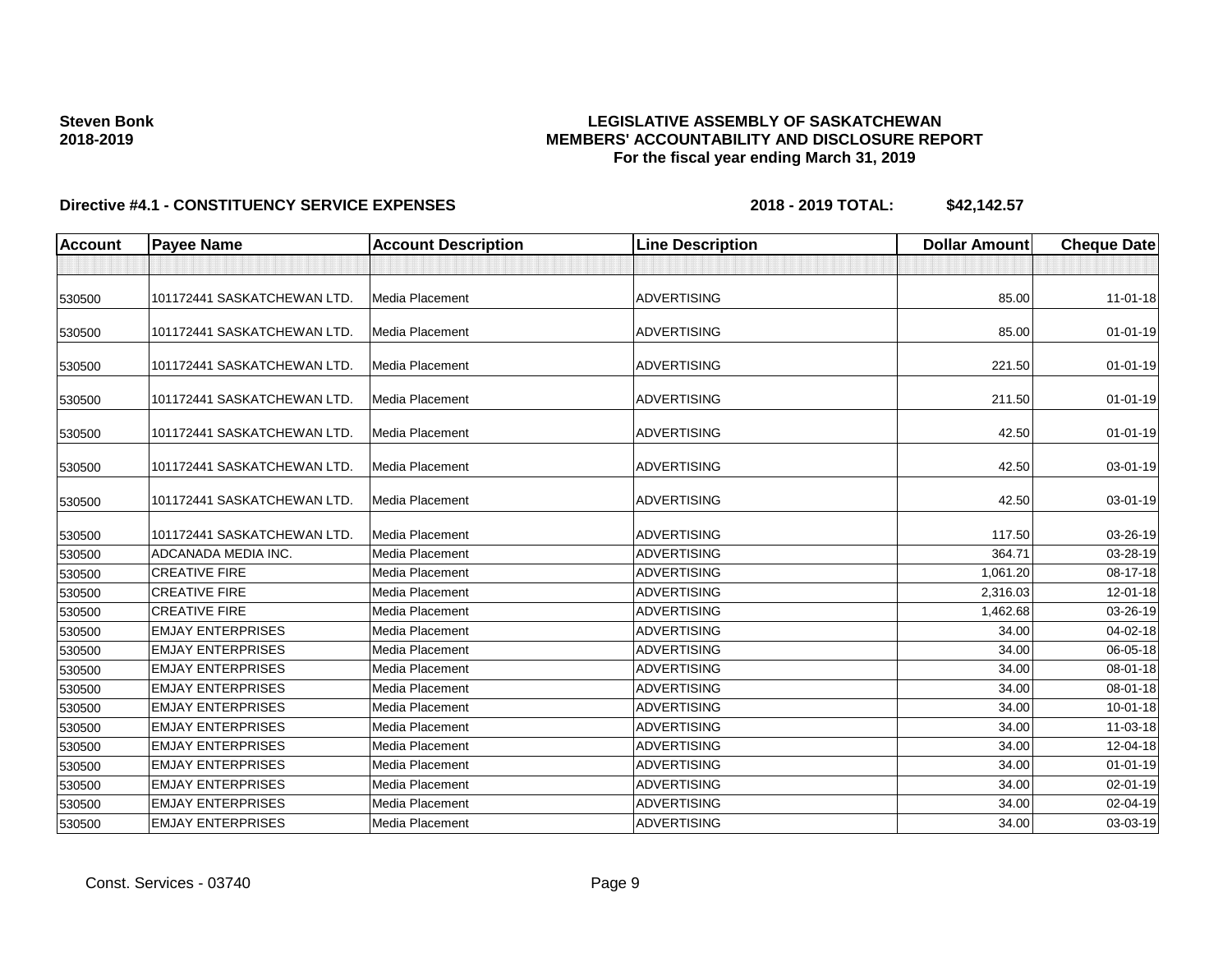### **LEGISLATIVE ASSEMBLY OF SASKATCHEWAN MEMBERS' ACCOUNTABILITY AND DISCLOSURE REPORT For the fiscal year ending March 31, 2019**

| <b>Account</b> | <b>Payee Name</b>            | <b>Account Description</b> | <b>Line Description</b> | <b>Dollar Amount</b> | <b>Cheque Date</b> |
|----------------|------------------------------|----------------------------|-------------------------|----------------------|--------------------|
|                |                              |                            |                         |                      |                    |
| 530500         | <b>FORUM MEDIA</b>           | Media Placement            | <b>ADVERTISING</b>      | 33.00                | $05 - 01 - 18$     |
| 530500         | <b>FORUM MEDIA</b>           | Media Placement            | <b>ADVERTISING</b>      | 33.00                | $05 - 01 - 18$     |
| 530500         | <b>FORUM MEDIA</b>           | Media Placement            | <b>ADVERTISING</b>      | 33.00                | 06-01-18           |
| 530500         | <b>FORUM MEDIA</b>           | Media Placement            | <b>ADVERTISING</b>      | 149.00               | 06-07-18           |
| 530500         | <b>FORUM MEDIA</b>           | Media Placement            | <b>ADVERTISING</b>      | 33.00                | 08-01-18           |
| 530500         | <b>FORUM MEDIA</b>           | Media Placement            | <b>ADVERTISING</b>      | 33.00                | 08-01-18           |
| 530500         | <b>FORUM MEDIA</b>           | Media Placement            | <b>ADVERTISING</b>      | 40.00                | 08-01-18           |
| 530500         | <b>FORUM MEDIA</b>           | Media Placement            | <b>ADVERTISING</b>      | 33.00                | 08-01-18           |
| 530500         | <b>FORUM MEDIA</b>           | Media Placement            | <b>ADVERTISING</b>      | 33.00                | 09-01-18           |
| 530500         | <b>FORUM MEDIA</b>           | Media Placement            | <b>ADVERTISING</b>      | 33.00                | 09-01-18           |
| 530500         | <b>FORUM MEDIA</b>           | Media Placement            | <b>ADVERTISING</b>      | 33.00                | 09-01-18           |
| 530500         | <b>FORUM MEDIA</b>           | Media Placement            | <b>ADVERTISING</b>      | 33.00                | $10 - 01 - 18$     |
| 530500         | <b>FORUM MEDIA</b>           | Media Placement            | <b>ADVERTISING</b>      | 50.00                | $10 - 01 - 18$     |
| 530500         | <b>FORUM MEDIA</b>           | Media Placement            | ADVERTISING             | 33.00                | 10-01-18           |
| 530500         | <b>FORUM MEDIA</b>           | Media Placement            | <b>ADVERTISING</b>      | 33.00                | $11-01-18$         |
| 530500         | <b>FORUM MEDIA</b>           | Media Placement            | <b>ADVERTISING</b>      | 33.00                | $11-01-18$         |
| 530500         | <b>FORUM MEDIA</b>           | Media Placement            | <b>ADVERTISING</b>      | 231.00               | $01 - 01 - 19$     |
| 530500         | <b>FORUM MEDIA</b>           | Media Placement            | <b>ADVERTISING</b>      | 33.00                | $01 - 01 - 19$     |
| 530500         | <b>FORUM MEDIA</b>           | Media Placement            | <b>ADVERTISING</b>      | 33.00                | $01 - 01 - 19$     |
| 530500         | <b>FORUM MEDIA</b>           | Media Placement            | <b>ADVERTISING</b>      | 33.00                | $01 - 01 - 19$     |
| 530500         | <b>FORUM MEDIA</b>           | Media Placement            | <b>ADVERTISING</b>      | 66.00                | 02-01-19           |
| 530500         | <b>FORUM MEDIA</b>           | Media Placement            | ADVERTISING             | 33.00                | 02-01-19           |
| 530500         | <b>FORUM MEDIA</b>           | Media Placement            | <b>ADVERTISING</b>      | 66.00                | 03-01-19           |
| 530500         | <b>GRASSLANDS NEWS GROUP</b> | <b>Media Placement</b>     | <b>ADVERTISING</b>      | 73.32                | 05-01-18           |
| 530500         | <b>GRASSLANDS NEWS GROUP</b> | Media Placement            | ADVERTISING - NO GST    | 68.25                | 06-07-18           |
| 530500         | <b>GRASSLANDS NEWS GROUP</b> | Media Placement            | ADVERTISING NO GST      | 73.32                | $11-01-18$         |
| 530500         | <b>GRASSLANDS NEWS GROUP</b> | Media Placement            | ADVERTISING             | 148.00               | $01 - 01 - 19$     |
| 530500         | <b>GRASSLANDS NEWS GROUP</b> | Media Placement            | <b>ADVERTISING</b>      | 140.00               | $01 - 01 - 19$     |
| 530500         | <b>GRASSLANDS NEWS GROUP</b> | Media Placement            | <b>ADVERTISING</b>      | 135.00               | $01 - 01 - 19$     |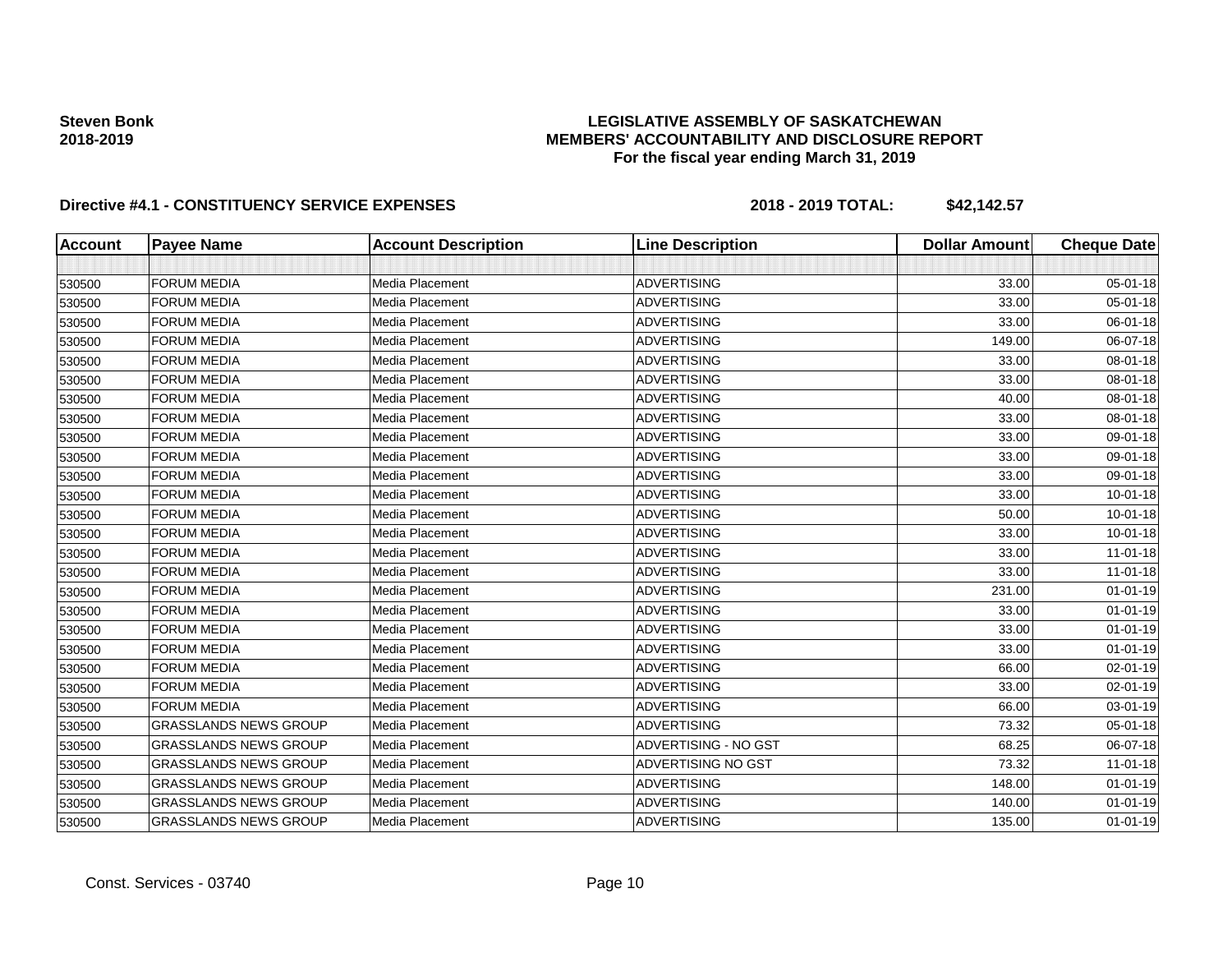### **LEGISLATIVE ASSEMBLY OF SASKATCHEWAN MEMBERS' ACCOUNTABILITY AND DISCLOSURE REPORT For the fiscal year ending March 31, 2019**

| <b>Account</b> | <b>Payee Name</b>                        | <b>Account Description</b> | <b>Line Description</b> | <b>Dollar Amount</b> | <b>Cheque Date</b> |
|----------------|------------------------------------------|----------------------------|-------------------------|----------------------|--------------------|
|                |                                          |                            |                         |                      |                    |
| 530500         | <b>GRASSLANDS NEWS GROUP</b>             | <b>Media Placement</b>     | <b>ADVERTISING</b>      | 73.32                | 02-01-19           |
| 530500         | <b>GRASSLANDS NEWS GROUP</b>             | <b>Media Placement</b>     | <b>ADVERTISING</b>      | 115.00               | 03-30-19           |
| 530500         | <b>GRENFELL, TOWN OF</b>                 | Media Placement            | <b>ADVERTISING</b>      | 300.96               | 03-01-19           |
| 530500         | <b>INDIAN HEAD-WOLSELEY NEWS</b><br>LTD. | Media Placement            | <b>ADVERTISING</b>      | 40.00                | 04-01-18           |
| 530500         | INDIAN HEAD-WOLSELEY NEWS<br>LTD.        | Media Placement            | <b>ADVERTISING</b>      | 40.00                | 04-01-18           |
|                | <b>INDIAN HEAD-WOLSELEY NEWS</b>         |                            |                         |                      |                    |
| 530500         | LTD.                                     | Media Placement            | <b>ADVERTISING</b>      | 80.00                | 05-01-18           |
| 530500         | <b>INDIAN HEAD-WOLSELEY NEWS</b><br>LTD. | Media Placement            | <b>ADVERTISING</b>      | 80.00                | $07 - 01 - 18$     |
| 530500         | INDIAN HEAD-WOLSELEY NEWS<br>LTD.        | <b>Media Placement</b>     | <b>ADVERTISING</b>      | 40.00                | 08-01-18           |
|                | INDIAN HEAD-WOLSELEY NEWS                |                            |                         |                      |                    |
| 530500         | LTD.                                     | Media Placement            | <b>ADVERTISING</b>      | 40.00                | 08-01-18           |
| 530500         | <b>INDIAN HEAD-WOLSELEY NEWS</b><br>LTD. | Media Placement            | <b>ADVERTISING</b>      | 40.00                | 09-01-18           |
| 530500         | <b>INDIAN HEAD-WOLSELEY NEWS</b><br>LTD. | Media Placement            | <b>ADVERTISING</b>      | 40.00                | $10 - 01 - 18$     |
|                | INDIAN HEAD-WOLSELEY NEWS                |                            |                         |                      |                    |
| 530500         | LTD.                                     | Media Placement            | <b>ADVERTISING</b>      | 40.00                | $11-01-18$         |
| 530500         | INDIAN HEAD-WOLSELEY NEWS<br>LTD.        | Media Placement            | <b>ADVERTISING</b>      | 40.00                | 12-01-18           |
| 530500         | INDIAN HEAD-WOLSELEY NEWS<br>LTD.        | Media Placement            | <b>ADVERTISING</b>      | 57.14                | 12-01-18           |
| 530500         | INDIAN HEAD-WOLSELEY NEWS<br>LTD.        | <b>Media Placement</b>     | <b>ADVERTISING</b>      | 40.00                | $01 - 01 - 19$     |
| 530500         | INDIAN HEAD-WOLSELEY NEWS<br>LTD.        | Media Placement            | <b>ADVERTISING</b>      | 240.00               | $01 - 01 - 19$     |
| 530500         | <b>INDIAN HEAD-WOLSELEY NEWS</b><br>LTD. | Media Placement            | <b>ADVERTISING</b>      | 40.00                | 02-01-19           |
|                | <b>INDIAN HEAD-WOLSELEY NEWS</b>         |                            |                         |                      |                    |
| 530500         | LTD.                                     | Media Placement            | <b>ADVERTISING</b>      | 40.00                | 03-01-19           |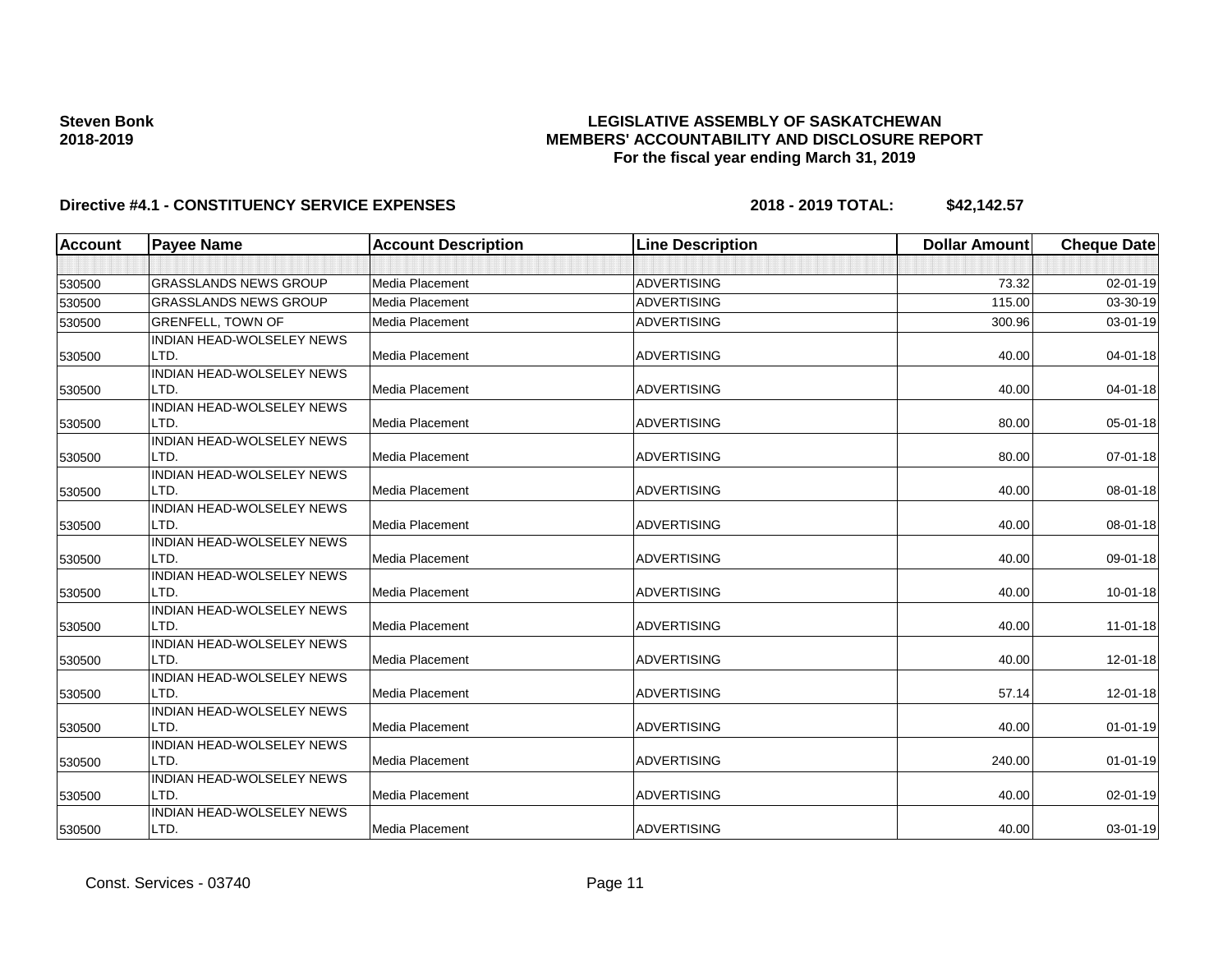### **LEGISLATIVE ASSEMBLY OF SASKATCHEWAN MEMBERS' ACCOUNTABILITY AND DISCLOSURE REPORT For the fiscal year ending March 31, 2019**

| <b>Account</b> | <b>Payee Name</b>                                  | <b>Account Description</b> | <b>Line Description</b> | <b>Dollar Amount</b> | <b>Cheque Date</b> |
|----------------|----------------------------------------------------|----------------------------|-------------------------|----------------------|--------------------|
|                |                                                    |                            |                         |                      |                    |
|                | <b>INDIAN HEAD-WOLSELEY NEWS</b>                   |                            |                         |                      |                    |
| 530500         | LTD.                                               | <b>Media Placement</b>     | <b>ADVERTISING</b>      | 115.00               | 03-14-19           |
|                | INDIAN HEAD-WOLSELEY NEWS                          |                            |                         |                      |                    |
| 530500         | LTD.                                               | Media Placement            | <b>ADVERTISING</b>      | 0.80                 | 03-29-19           |
|                | <b>MOOSOMIN &amp; DISTRICT CHAMBER</b>             |                            |                         |                      |                    |
| 530500         | OF COMMERCE INC.                                   | Media Placement            | <b>ADVERTISING</b>      | 200.00               | 04-17-18           |
| 530500         | MOOSOMIN & DISTRICT CHAMBER<br>OF COMMERCE INC.    | <b>Media Placement</b>     | <b>ADVERTISING</b>      | 200.00               | 03-15-19           |
|                | MOOSOMIN AGRICULTURE                               |                            |                         |                      |                    |
| 530500         | <b>SOCIETY</b>                                     | Media Placement            | <b>ADVERTISING</b>      | 25.00                | $11-01-18$         |
|                | MOOSOMIN AGRICULTURE                               |                            |                         |                      |                    |
| 530500         | <b>SOCIETY</b>                                     | Media Placement            | <b>ADVERTISING</b>      | 25.00                | 03-20-19           |
| 530500         | <b>MOOSOMIN RODEO COMMITTEE</b>                    | Media Placement            | <b>ADVERTISING</b>      | 60.00                | 08-01-18           |
| 530500         | <b>PNG PRAIRIE NEWSPAPER GROUP Media Placement</b> |                            | <b>ADVERTISING</b>      | 45.00                | $05 - 01 - 18$     |
| 530500         | <b>PNG PRAIRIE NEWSPAPER GROUP Media Placement</b> |                            | <b>ADVERTISING</b>      | 195.00               | 06-07-18           |
| 530500         | <b>PNG PRAIRIE NEWSPAPER GROUP Media Placement</b> |                            | <b>ADVERTISING</b>      | 45.00                | 07-01-18           |
| 530500         | <b>PNG PRAIRIE NEWSPAPER GROUP Media Placement</b> |                            | <b>ADVERTISING</b>      | 60.00                | 07-01-18           |
| 530500         | <b>PNG PRAIRIE NEWSPAPER GROUP Media Placement</b> |                            | <b>ADVERTISING</b>      | 45.00                | 08-01-18           |
| 530500         | <b>PNG PRAIRIE NEWSPAPER GROUP Media Placement</b> |                            | <b>ADVERTISING</b>      | 30.00                | 08-01-18           |
| 530500         | <b>PNG PRAIRIE NEWSPAPER GROUP Media Placement</b> |                            | <b>ADVERTISING</b>      | 45.00                | 08-01-18           |
| 530500         | <b>PNG PRAIRIE NEWSPAPER GROUP Media Placement</b> |                            | <b>ADVERTISING</b>      | 80.00                | $11 - 01 - 18$     |
| 530500         | <b>PNG PRAIRIE NEWSPAPER GROUP Media Placement</b> |                            | <b>ADVERTISING</b>      | 50.00                | $01 - 01 - 19$     |
| 530500         | <b>PNG PRAIRIE NEWSPAPER GROUP Media Placement</b> |                            | <b>ADVERTISING</b>      | 50.00                | $01 - 01 - 19$     |
| 530500         | <b>PNG PRAIRIE NEWSPAPER GROUP Media Placement</b> |                            | <b>ADVERTISING</b>      | 50.00                | $01 - 01 - 19$     |
| 530500         | <b>PNG PRAIRIE NEWSPAPER GROUP Media Placement</b> |                            | <b>ADVERTISING</b>      | 50.00                | $01 - 01 - 19$     |
| 530500         | <b>PNG PRAIRIE NEWSPAPER GROUP Media Placement</b> |                            | <b>ADVERTISING</b>      | 113.00               | $01 - 01 - 19$     |
| 530500         | <b>PNG PRAIRIE NEWSPAPER GROUP Media Placement</b> |                            | <b>ADVERTISING</b>      | 50.00                | $02 - 01 - 19$     |
| 530500         | <b>PNG PRAIRIE NEWSPAPER GROUP Media Placement</b> |                            | <b>ADVERTISING</b>      | 80.00                | 03-01-19           |
| 530500         | <b>PNG PRAIRIE NEWSPAPER GROUP Media Placement</b> |                            | <b>ADVERTISING</b>      | 50.00                | 03-13-19           |
| 530500         | PNG PRAIRIE NEWSPAPER GROUP Media Placement        |                            | <b>ADVERTISING</b>      | 130.00               | $03 - 27 - 19$     |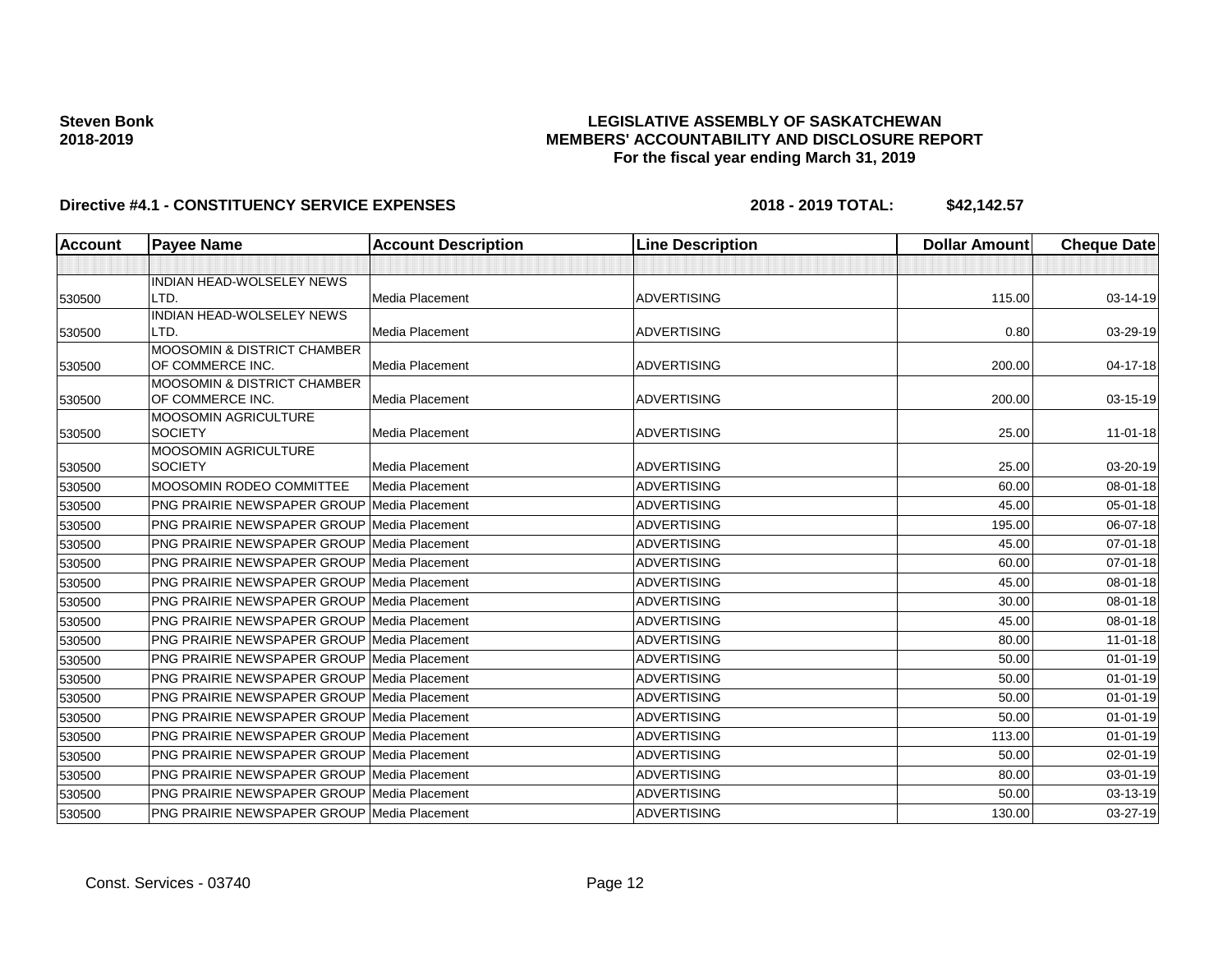### **LEGISLATIVE ASSEMBLY OF SASKATCHEWAN MEMBERS' ACCOUNTABILITY AND DISCLOSURE REPORT For the fiscal year ending March 31, 2019**

| <b>Account</b> | <b>Payee Name</b>      | <b>Account Description</b> | <b>Line Description</b>   | Dollar Amount | <b>Cheque Date</b> |
|----------------|------------------------|----------------------------|---------------------------|---------------|--------------------|
|                |                        |                            |                           |               |                    |
| 530500         | SLEEK ADVERTISING LTD. | Media Placement            | <b>ADVERTISING</b>        | 607.38        | 08-01-18           |
| 530500         | WHITEWOOD, TOWN OF     | <b>Media Placement</b>     | <b>ADVERTISING</b>        | 250.00        | 07-01-18           |
| 530500         | WHITEWOOD, TOWN OF     | <b>Media Placement</b>     | <b>ADVERTISING</b>        | 100.00        | 02-01-19           |
| 530500         | <b>WORLD SPECTATOR</b> | Media Placement            | ADVERTISING - NO GST      | 75.00         | 05-01-18           |
| 530500         | <b>WORLD SPECTATOR</b> | <b>Media Placement</b>     | ADVERTISING - NO GST      | 130.00        | 05-01-18           |
| 530500         | <b>WORLD SPECTATOR</b> | Media Placement            | <b>ADVERTISING</b>        | 116.00        | 06-01-18           |
| 530500         | <b>WORLD SPECTATOR</b> | Media Placement            | <b>ADVERTISING</b>        | 130.00        | 06-01-18           |
| 530500         | <b>WORLD SPECTATOR</b> | Media Placement            | <b>ADVERTISING</b>        | 75.00         | 06-01-18           |
| 530500         | <b>WORLD SPECTATOR</b> | Media Placement            | <b>ADVERTISING</b>        | 75.00         | 08-01-18           |
| 530500         | <b>WORLD SPECTATOR</b> | Media Placement            | <b>ADVERTISING</b>        | 149.00        | 08-01-18           |
| 530500         | <b>WORLD SPECTATOR</b> | Media Placement            | <b>ADVERTISING</b>        | 75.00         | 08-01-18           |
| 530500         | <b>WORLD SPECTATOR</b> | Media Placement            | <b>ADVERTISING</b>        | 55.00         | 08-01-18           |
| 530500         | <b>WORLD SPECTATOR</b> | Media Placement            | <b>ADVERTISING</b>        | 130.00        | 08-01-18           |
| 530500         | <b>WORLD SPECTATOR</b> | Media Placement            | <b>ADVERTISING</b>        | 130.00        | 08-01-18           |
| 530500         | <b>WORLD SPECTATOR</b> | Media Placement            | <b>ADVERTISING</b>        | 85.00         | 08-01-18           |
| 530500         | <b>WORLD SPECTATOR</b> | Media Placement            | <b>ADVERTISING</b>        | 90.00         | 08-01-18           |
| 530500         | <b>WORLD SPECTATOR</b> | Media Placement            | <b>ADVERTISING</b>        | 220.00        | 08-01-18           |
| 530500         | <b>WORLD SPECTATOR</b> | Media Placement            | <b>ADVERTISING</b>        | 130.00        | 09-01-18           |
| 530500         | <b>WORLD SPECTATOR</b> | Media Placement            | <b>ADVERTISING</b>        | 182.00        | 09-01-18           |
| 530500         | <b>WORLD SPECTATOR</b> | Media Placement            | <b>ADVERTISING</b>        | 75.00         | $10 - 01 - 18$     |
| 530500         | <b>WORLD SPECTATOR</b> | Media Placement            | <b>ADVERTISING</b>        | 130.00        | $10 - 01 - 18$     |
| 530500         | <b>WORLD SPECTATOR</b> | <b>Media Placement</b>     | <b>ADVERTISING</b>        | 182.00        | $10 - 01 - 18$     |
| 530500         | <b>WORLD SPECTATOR</b> | Media Placement            | <b>ADVERTISING</b>        | 202.00        | $10 - 01 - 18$     |
| 530500         | <b>WORLD SPECTATOR</b> | Media Placement            | <b>ADVERTISING</b>        | 8.90          | $10 - 01 - 18$     |
| 530500         | <b>WORLD SPECTATOR</b> | <b>Media Placement</b>     | <b>ADVERTISING NO GST</b> | 60.00         | $11-01-18$         |
| 530500         | <b>WORLD SPECTATOR</b> | Media Placement            | <b>ADVERTISING NO GST</b> | 130.00        | $11-01-18$         |
| 530500         | <b>WORLD SPECTATOR</b> | Media Placement            | <b>ADVERTISING</b>        | 75.00         | $11-01-18$         |
| 530500         | <b>WORLD SPECTATOR</b> | Media Placement            | ADVERTISING NO GST        | 116.00        | $11-01-18$         |
| 530500         | <b>WORLD SPECTATOR</b> | Media Placement            | <b>ADVERTISING</b>        | 75.00         | $01 - 01 - 19$     |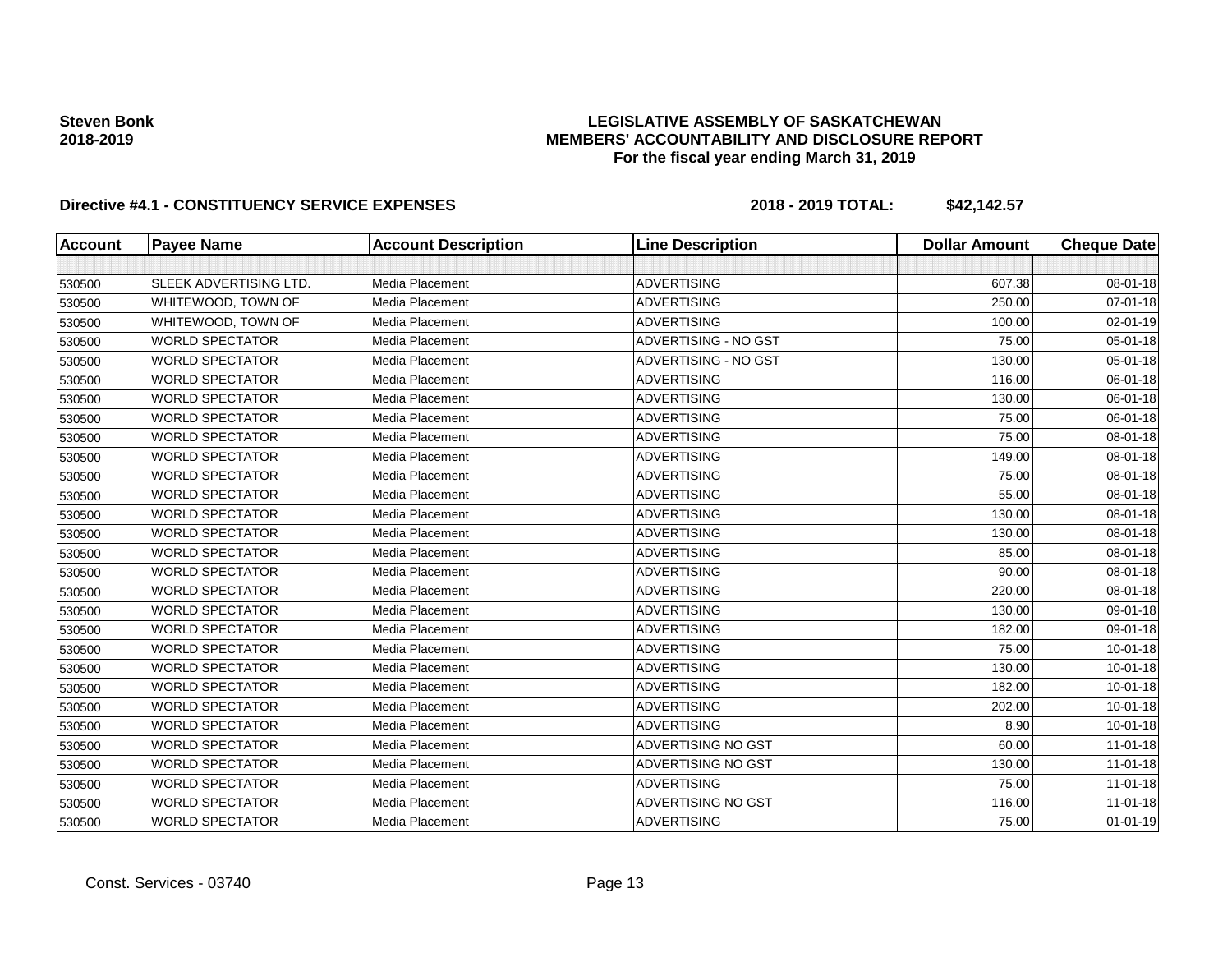### **LEGISLATIVE ASSEMBLY OF SASKATCHEWAN MEMBERS' ACCOUNTABILITY AND DISCLOSURE REPORT For the fiscal year ending March 31, 2019**

| <b>Account</b> | <b>Payee Name</b>                  | <b>Account Description</b>    | <b>Line Description</b>                        | <b>Dollar Amount</b> | <b>Cheque Date</b> |
|----------------|------------------------------------|-------------------------------|------------------------------------------------|----------------------|--------------------|
|                |                                    |                               |                                                |                      |                    |
| 530500         | <b>WORLD SPECTATOR</b>             | Media Placement               | <b>ADVERTISING</b>                             | 182.00               | $01 - 01 - 19$     |
| 530500         | <b>WORLD SPECTATOR</b>             | Media Placement               | <b>ADVERTISING</b>                             | 75.00                | $01 - 01 - 19$     |
| 530500         | <b>WORLD SPECTATOR</b>             | Media Placement               | <b>ADVERTISING</b>                             | 130.00               | $01 - 01 - 19$     |
| 530500         | <b>WORLD SPECTATOR</b>             | Media Placement               | <b>ADVERTISING NO GST</b>                      | 75.00                | $02 - 01 - 19$     |
| 530500         | <b>WORLD SPECTATOR</b>             | Media Placement               | <b>ADVERTISING</b>                             | 410.00               | $02 - 01 - 19$     |
| 530500         | <b>WORLD SPECTATOR</b>             | Media Placement               | <b>ADVERTISING</b>                             | 76.00                | $02 - 01 - 19$     |
| 530500         | <b>WORLD SPECTATOR</b>             | Media Placement               | <b>ADVERTISING NO GST</b>                      | 130.00               | $02 - 01 - 19$     |
| 530500         | <b>WORLD SPECTATOR</b>             | Media Placement               | <b>ADVERTISING NO GST</b>                      | 475.00               | $02 - 01 - 19$     |
| 530500         | <b>WORLD SPECTATOR</b>             | Media Placement               | <b>ADVERTISING NO GST</b>                      | 65.00                | $02 - 01 - 19$     |
| 530500         | <b>WORLD SPECTATOR</b>             | Media Placement               | <b>ADVERTISING</b>                             | 205.00               | $02 - 01 - 19$     |
| 530500         | <b>WORLD SPECTATOR</b>             | Media Placement               | <b>ADVERTISING NO GST</b>                      | 75.00                | $03 - 01 - 19$     |
| 530500         | <b>WORLD SPECTATOR</b>             | Media Placement               | ADVERTISING NO GST                             | 55.00                | 03-01-19           |
| 530500         | <b>WORLD SPECTATOR</b>             | Media Placement               | <b>ADVERTISING</b>                             | 130.00               | 03-01-19           |
| 530500         | <b>WORLD SPECTATOR</b>             | Media Placement               | <b>ADVERTISING</b>                             | 130.00               | 03-04-19           |
| 530500         | <b>WORLD SPECTATOR</b>             | Media Placement               | <b>ADVERTISING</b>                             | 75.00                | 03-15-19           |
| 530500         | <b>WORLD SPECTATOR</b>             | Media Placement               | <b>ADVERTISING</b>                             | 118.00               | 03-25-19           |
| 530800         | <b>WORLD SPECTATOR</b>             | Publications                  | <b>FLYERS</b>                                  | 710.09               | 08-01-18           |
| 530900         | HOVDESTAD, TIM J.                  | <b>Promotional Items</b>      | PROMOTIONAL ITEMS                              | 464.82               | 03-01-19           |
| 530900         | <b>TREASURE HOUSE IMPORTS LTD.</b> | <b>Promotional Items</b>      | <b>SASK PINS</b>                               | 195.00               | 03-19-19           |
| 530900         | <b>WORLD SPECTATOR</b>             | <b>Promotional Items</b>      | <b>CHRISTMAS CARDS</b>                         | 2,204.80             | 02-01-19           |
| 542000         | HOVDESTAD, TIM J.                  | Travel                        | C.A. TRAVEL APRIL 10, 2018                     | 227.46               | $04 - 10 - 18$     |
| 542000         | HOVDESTAD, TIM J.                  | Travel                        | CA TRAVEL JUNE 20 2018                         | 185.25               | $07 - 01 - 18$     |
| 542000         | HOVDESTAD, TIM J.                  | Travel                        | C.A. TRAVEL NOVEMBER 28 & DECEMBER<br>18, 2018 | 111.56               | $01 - 01 - 19$     |
| 550200         | 101172441 SASKATCHEWAN LTD.        | Books, Mags and Ref Materials | <b>NEWSPAPER SUBSCRIPTION</b>                  | 33.75                | 09-01-18           |
| 550200         | 101172441 SASKATCHEWAN LTD.        | Books, Mags and Ref Materials | <b>SUBSCRIPTION RENEWAL</b>                    | 50.00                | 03-01-19           |
| 550200         | <b>GRASSLANDS NEWS GROUP</b>       | Books, Mags and Ref Materials | <b>SUBSCRIPTION</b>                            | 57.14                | 02-05-19           |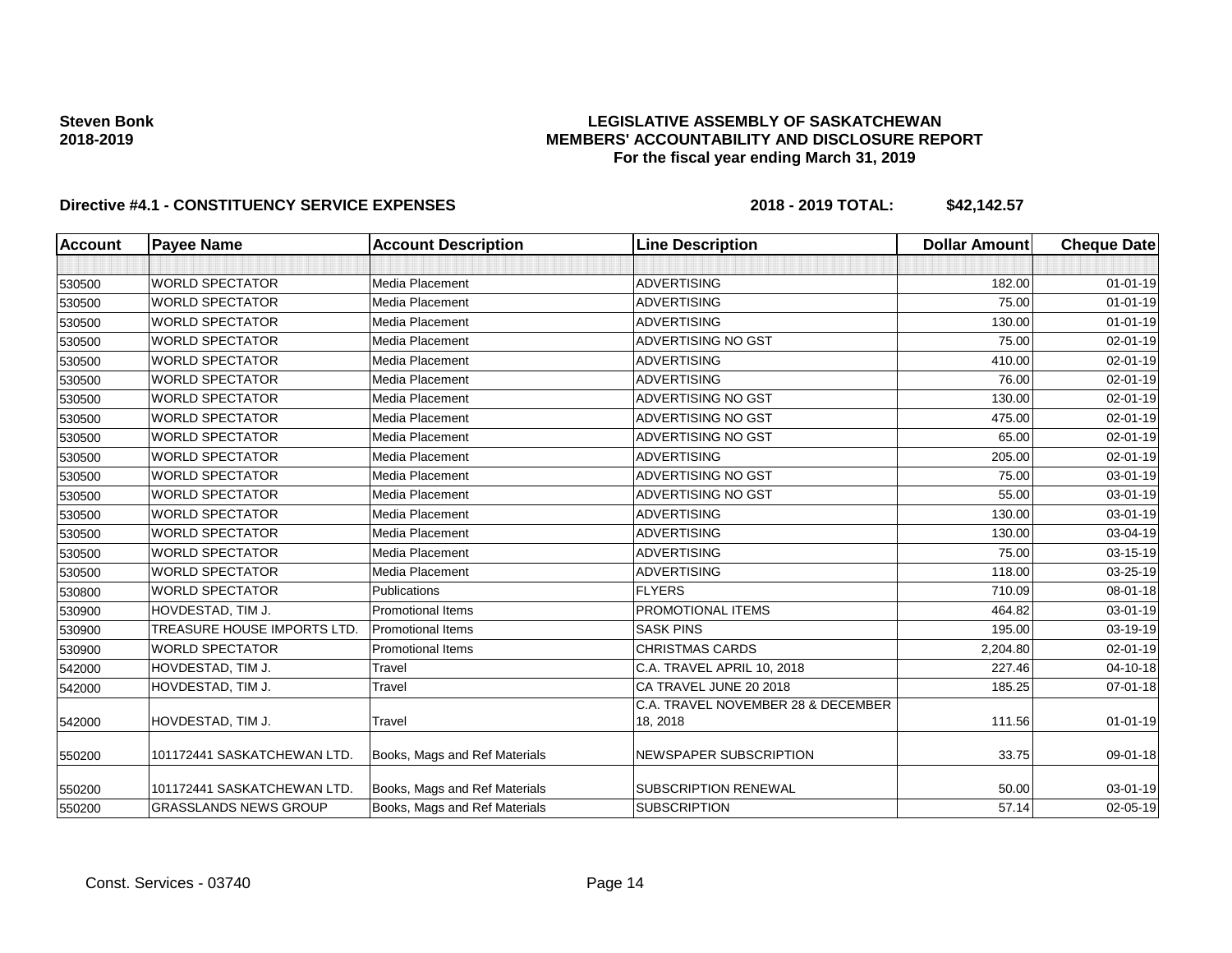### **LEGISLATIVE ASSEMBLY OF SASKATCHEWAN MEMBERS' ACCOUNTABILITY AND DISCLOSURE REPORT For the fiscal year ending March 31, 2019**

| <b>Account</b> | <b>Payee Name</b>                                         | <b>Account Description</b>         | <b>Line Description</b>     | <b>Dollar Amount</b> | <b>Cheque Date</b> |
|----------------|-----------------------------------------------------------|------------------------------------|-----------------------------|----------------------|--------------------|
|                |                                                           |                                    |                             |                      |                    |
|                | <b>INDIAN HEAD-WOLSELEY NEWS</b>                          |                                    |                             |                      |                    |
| 550200         | LTD.                                                      | Books, Mags and Ref Materials      | NEWSPAPER SUBSCRIPTION      | 23.81                | 09-01-18           |
| 550200         | PNG PRAIRIE NEWSPAPER GROUP Books, Mags and Ref Materials |                                    | <b>SUBSCRIPTION</b>         | 39.52                | 12-05-18           |
| 550200         | <b>WORLD SPECTATOR</b>                                    | Books, Mags and Ref Materials      | 2Y SUBSCRIPTION RENEWAL     | 76.19                | 04-09-18           |
| 555000         | BORDERLAND CO-OPERATIVE LTD. Other Material and Supplies  |                                    | <b>OFFICE SUPPLIES</b>      | 42.06                | 08-01-18           |
| 555000         | BORDERLAND CO-OPERATIVE LTD. Other Material and Supplies  |                                    | <b>OFFICE SUPPLIES</b>      | 233.13               | $08 - 01 - 18$     |
| 555000         | BORDERLAND CO-OPERATIVE LTD.                              | <b>Other Material and Supplies</b> | MISC OFFICE SUPPLIES        | 73.12                | 02-01-19           |
| 555000         | <b>BROADWAY STATIONERY</b>                                | Other Material and Supplies        | MISC OFFICE SUPPLIES        | 11.43                | $05 - 01 - 18$     |
| 555000         | <b>BROADWAY STATIONERY</b>                                | Other Material and Supplies        | MISC OFFICE SUPPLIES        | 25.43                | 05-01-18           |
| 555000         | <b>BROADWAY STATIONERY</b>                                | <b>Other Material and Supplies</b> | <b>MISC OFFICE SUPPLIES</b> | 37.73                | 08-01-18           |
| 555000         | <b>BROADWAY STATIONERY</b>                                | Other Material and Supplies        | MISC OFFICE SUPPLIES        | 38.48                | 08-01-18           |
| 555000         | HALL'S FIRE SAFETY LTD.                                   | <b>Other Material and Supplies</b> | <b>MISC OFFICE SUPPLIES</b> | 58.30                | 04-13-18           |
| 555000         | HOVDESTAD, TIM J.                                         | Other Material and Supplies        | MISC OFFICE SUPPLIES        | 56.07                | 04-23-18           |
| 555000         | HOVDESTAD, TIM J.                                         | <b>Other Material and Supplies</b> | MISC OFFICE SUPPLIES        | 22.99                | 06-01-18           |
| 555000         | HOVDESTAD, TIM J.                                         | Other Material and Supplies        | MISC OFFICE SUPPLIES        | 91.58                | 08-01-18           |
| 555000         | HOVDESTAD, TIM J.                                         | Other Material and Supplies        | <b>MISC OFFICE SUPPLIES</b> | 35.98                | $11-01-18$         |
| 555000         | HOVDESTAD, TIM J.                                         | <b>Other Material and Supplies</b> | MISC OFFICE SUPPLIES        | 80.46                | $02 - 01 - 19$     |
| 555000         | HOVDESTAD, TIM J.                                         | Other Material and Supplies        | MISC OFFICE SUPPLIES        | 51.04                | $03 - 11 - 19$     |
| 555000         | <b>WORLD SPECTATOR</b>                                    | Other Material and Supplies        | <b>ADDRESS LABELS</b>       | 34.45                | $05 - 01 - 18$     |
| 555000         | <b>WORLD SPECTATOR</b>                                    | Other Material and Supplies        | MISC OFFICE SUPPLIES        | 236.91               | $02 - 01 - 19$     |
| 564300         | <b>BONK, STEVEN</b>                                       | Computer Hardware - Exp.           | <b>REIMB: LAPTOP</b>        | 1,676.92             | 09-12-18           |
| 564600         | <b>BONK, STEVEN</b>                                       | Computer Software - Exp            | <b>REIMB: LAPTOP</b>        | 99.89                | 09-12-18           |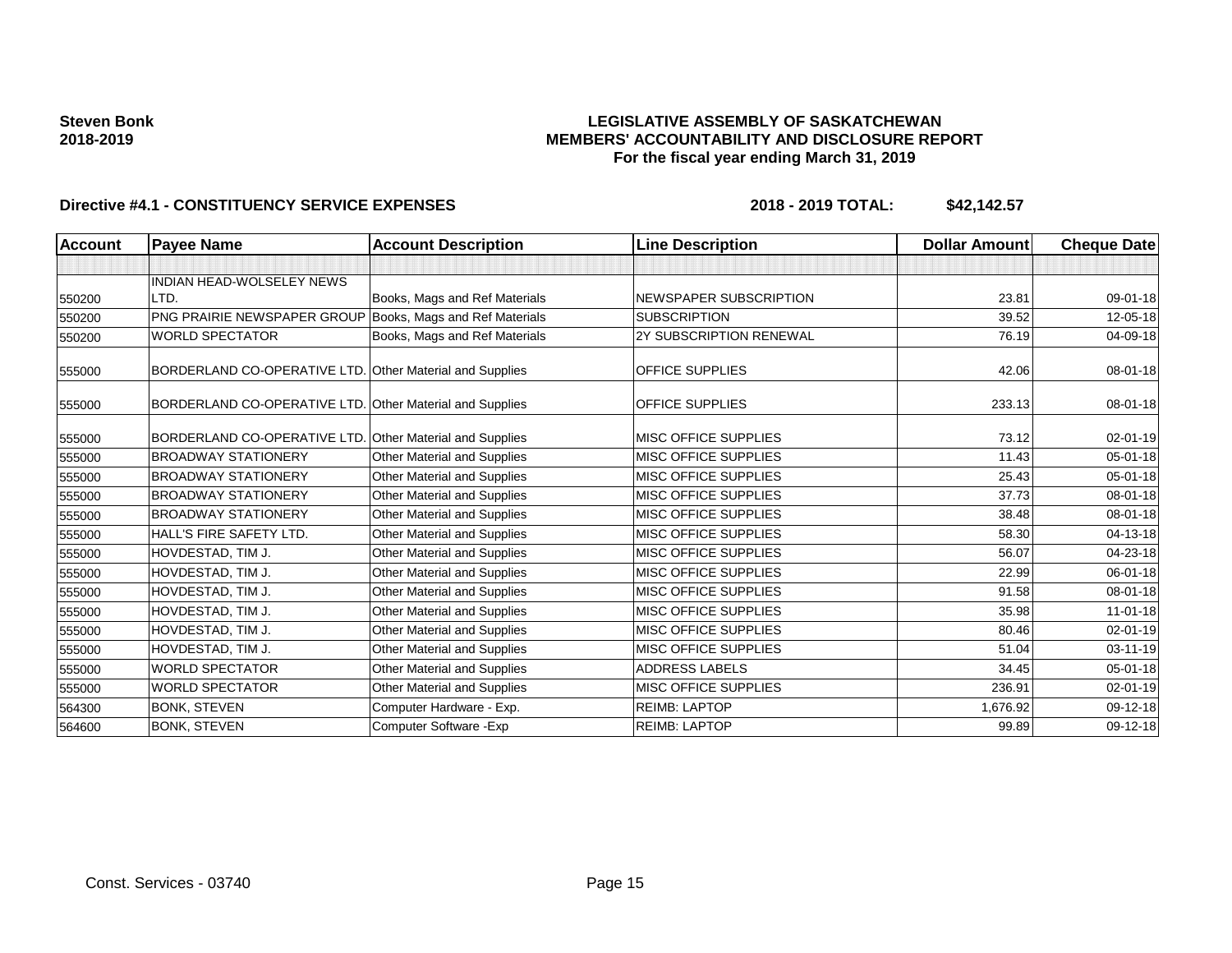# **LEGISLATIVE ASSEMBLY OF SASKATCHEWAN MEMBERS' ACCOUNTABILITY AND DISCLOSURE REPORT For the fiscal year ending March 31, 2019**

# Directive #6 - CONSTITUENCY ASSISTANT EXPENSES 2018 - 2018 - 2019 TOTAL: \$62,068.80

| <b>Account</b> | <b>Payee Name</b> | <b>Account Description</b>                    | <b>Dollar Amount</b> | <b>Cheque Date</b> |
|----------------|-------------------|-----------------------------------------------|----------------------|--------------------|
|                |                   |                                               |                      |                    |
| 513000         | HOVDESTAD, TIM J. | Out-of-Scope Permanent                        | 0.00                 | 04-10-18           |
| 513000         | HOVDESTAD, TIM J. | Out-of-Scope Permanent                        | 1,840.00             | 04-24-18           |
| 513000         | HOVDESTAD, TIM J. | Out-of-Scope Permanent                        | 1840                 | 05-08-18           |
| 513000         | HOVDESTAD, TIM J. | Out-of-Scope Permanent                        | 2,400.00             | 05-23-18           |
| 513000         | HOVDESTAD, TIM J. | Out-of-Scope Permanent                        | 2,400.00             | 06-05-18           |
| 513000         | HOVDESTAD, TIM J. | Out-of-Scope Permanent                        | 2,400.00             | 06-13-18           |
| 513000         | HOVDESTAD, TIM J. | Out-of-Scope Permanent                        | 2,400.00             | 06-27-18           |
| 513000         | HOVDESTAD, TIM J. | Out-of-Scope Permanent                        | 2,400.00             | $07 - 11 - 18$     |
| 513000         | HOVDESTAD, TIM J. | Out-of-Scope Permanent                        | 2,400.00             | 07-25-18           |
| 513000         | HOVDESTAD, TIM J. | Out-of-Scope Permanent                        | 2400                 | 08-08-18           |
| 513000         | HOVDESTAD, TIM J. | Out-of-Scope Permanent                        | 2,400.00             | 08-22-18           |
| 513000         | HOVDESTAD, TIM J. | Out-of-Scope Permanent                        | 2,400.00             | 09-05-18           |
| 513000         | HOVDESTAD, TIM J. | Out-of-Scope Permanent                        | 2400                 | 09-19-18           |
| 513000         | HOVDESTAD, TIM J. | Out-of-Scope Permanent                        | 2,400.00             | 10-03-18           |
| 513000         | HOVDESTAD, TIM J. | Out-of-Scope Permanent                        | 2,400.00             | $10-17-18$         |
| 513000         | HOVDESTAD, TIM J. | Out-of-Scope Permanent                        | 2,400.00             | $11 - 01 - 18$     |
| 513000         | HOVDESTAD, TIM J. | Out-of-Scope Permanent                        | 2,400.00             | $11 - 14 - 18$     |
| 513000         | HOVDESTAD, TIM J. | Out-of-Scope Permanent                        | 2400                 | 11-28-18           |
| 513000         | HOVDESTAD, TIM J. | Out-of-Scope Permanent                        | 2,400.00             | $12 - 12 - 18$     |
| 513000         | HOVDESTAD, TIM J. | Out-of-Scope Permanent                        | 2,400.00             | 12-27-18           |
| 513000         | HOVDESTAD, TIM J. | Out-of-Scope Permanent                        | 2,400.00             | 01-09-19           |
| 513000         | HOVDESTAD, TIM J. | Out-of-Scope Permanent                        | 2400                 | 01-23-19           |
| 513000         | HOVDESTAD, TIM J. | Out-of-Scope Permanent                        | 2,400.00             | 02-06-19           |
| 513000         | HOVDESTAD, TIM J. | Out-of-Scope Permanent                        | 2,400.00             | 02-20-19           |
| 513000         | HOVDESTAD, TIM J. | Out-of-Scope Permanent                        | 2,400.00             | 03-06-19           |
| 513000         | HOVDESTAD, TIM J. | Out-of-Scope Permanent                        | 2,400.00             | 03-20-19           |
| 513000         | HOVDESTAD, TIM J. | Out-of-Scope Permanent                        | 2908.8               | 04-03-19           |
| 519900         | None (Default)    | Change in Y/E Accrued Empl Leave Entitlements | $-920$               | 04-18-18           |
| 519900         | None (Default)    | Change in Y/E Accrued Empl Leave Entitlements | 1,200.00             | 04-08-19           |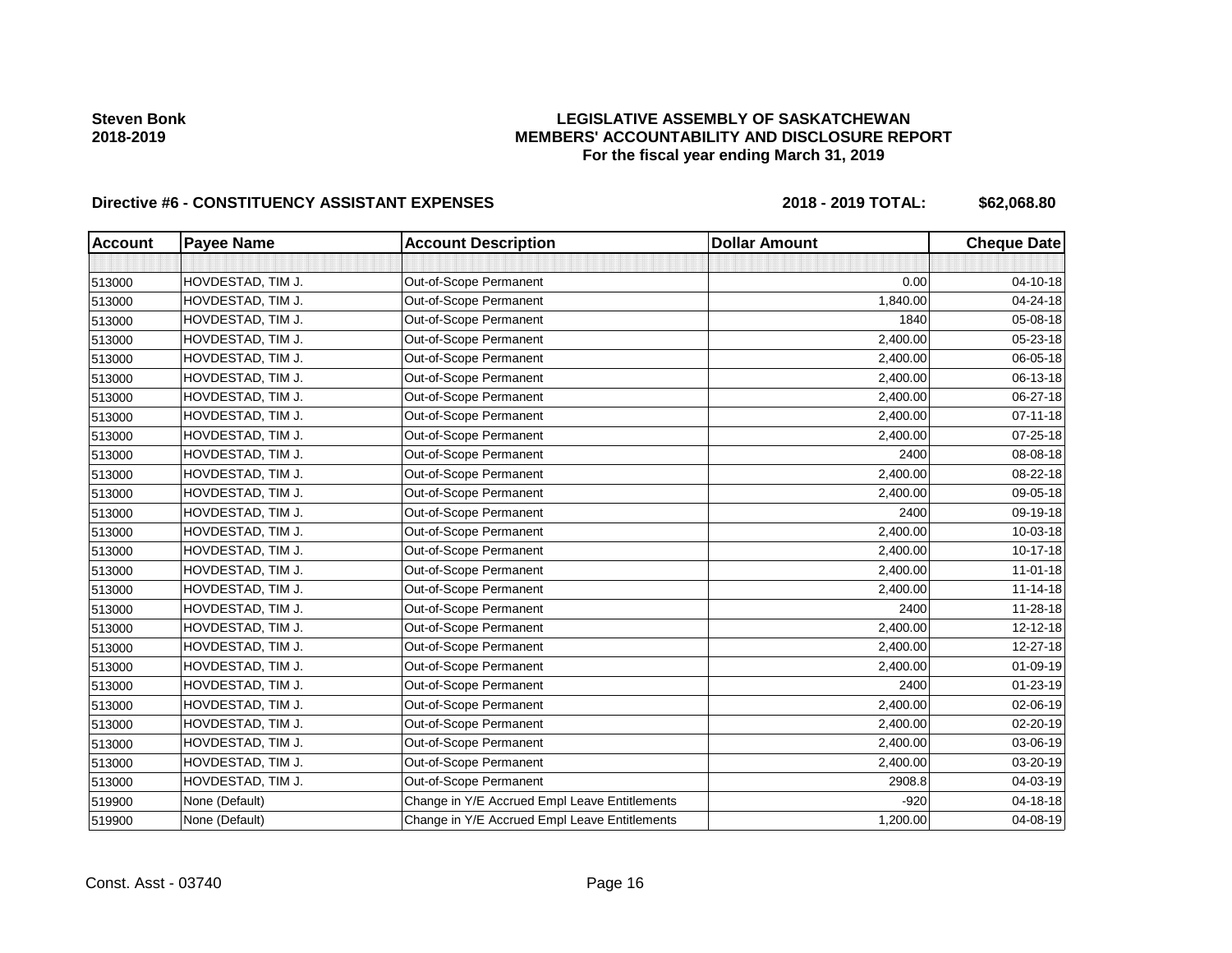# **LEGISLATIVE ASSEMBLY OF SASKATCHEWAN MEMBERS' ACCOUNTABILITY AND DISCLOSURE REPORT For the fiscal year ending March 31, 2019**

# Directive #6 - CONSTITUENCY ASSISTANT EXPENSES 2018 - 2018 - 2019 TOTAL: \$62,068.80

| <b>Account</b> | <b>Payee Name</b> | <b>Account Description</b> | <b>Dollar Amount</b> | <b>Cheque Date</b> |
|----------------|-------------------|----------------------------|----------------------|--------------------|
|                |                   |                            |                      |                    |
|                |                   |                            |                      |                    |
|                |                   |                            |                      |                    |
|                |                   |                            |                      |                    |
|                |                   |                            |                      |                    |
|                |                   |                            |                      |                    |
|                |                   |                            |                      |                    |
|                |                   |                            |                      |                    |
|                |                   |                            |                      |                    |
|                |                   |                            |                      |                    |
|                |                   |                            |                      |                    |
|                |                   |                            |                      |                    |
|                |                   |                            |                      |                    |
|                |                   |                            |                      |                    |
|                |                   |                            |                      |                    |
|                |                   |                            |                      |                    |